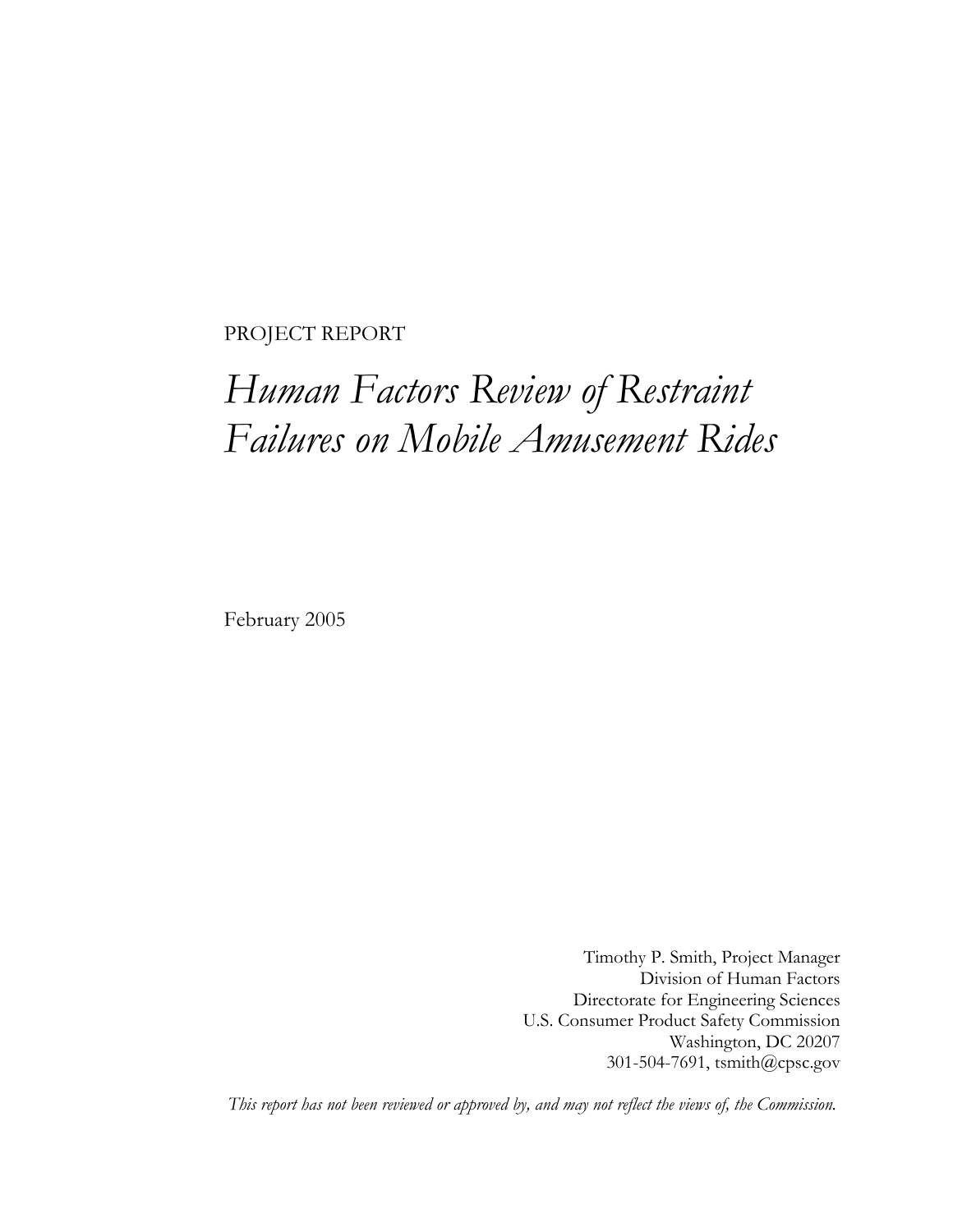### Contents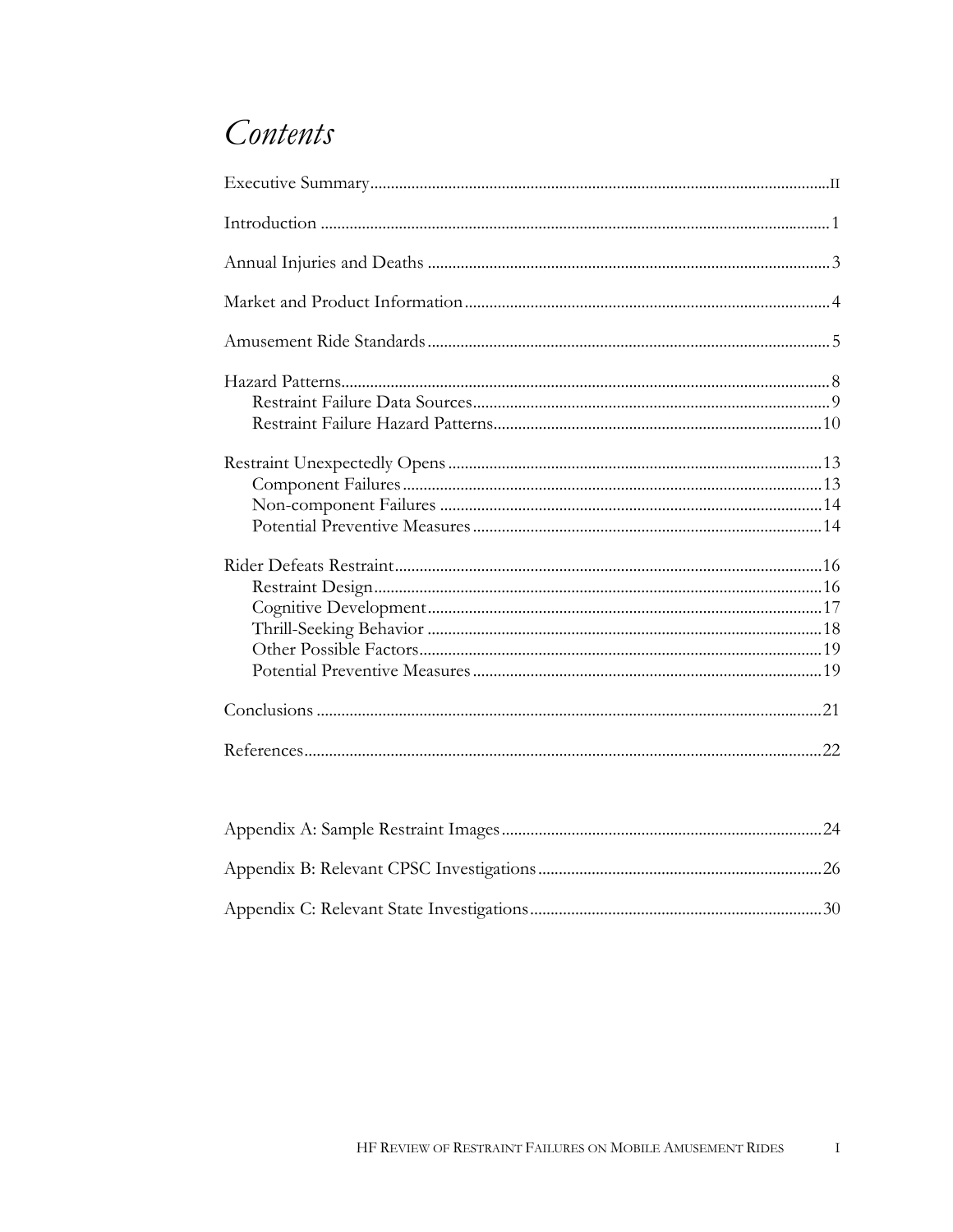## *Executive Summary*

In fiscal year 2004, staff from the U.S. Consumer Product Safety Commission Division of Human Factors initiated a project to examine restraint failures associated with mobile amusement rides. The staff reviewed available incident data associated with apparent restraint failures on mobile amusement rides, identified scenarios associated with restraint-failure incidents, and identified contributing factors to those failures or incidents.

An estimated 2,800 to 4,300 non-occupational emergency-room-treated injuries were associated with mobile amusement rides for each year from 1997 through 2003. The proportion associated with restraint failures is unknown. Ten to seventeen documented deaths for the years 1987 to 2001, or no more than about one death every year, involved a mobile amusement ride. The number associated with restraint failures is unknown, but is likely to be considerably smaller.

The available incident data suggests that most restraint-failure incidents involve either the restraint system unexpectedly opening during the ride cycle or the rider deliberately defeating the restraint system. Restraint or latch designs that allow operators to readily identify the status of the restraint as either open or closed may address some incidents associated with the restraints unexpectedly opening. The most effective preventive measure, however, would be to require redundant or secondary restraints on all rides from which a rider could be thrown if the primary restraint unexpectedly opened. This would likely be effective at preventing all incidents associated with this scenario, whether due to a component failure or not.

Preventing incidents associated with riders defeating restraint systems would be considerably more difficult, and would require making the rides essentially riderproof. Many of these incidents seem to involve very young riders, who have limited cognitive development and are unlikely to recognize the consequences of their actions. Specific recommendations for injury prevention would require more detailed analyses of rides, restraints, and the particular methods employed by riders to escape. Secondary restraints may slow riders' escape and provide the operator with more time to stop the ride, and reducing the time for a ride to stop would limit the time available to a rider to escape after being detected. It is unclear, however, how effective these measures would have been at preventing the incidents on record.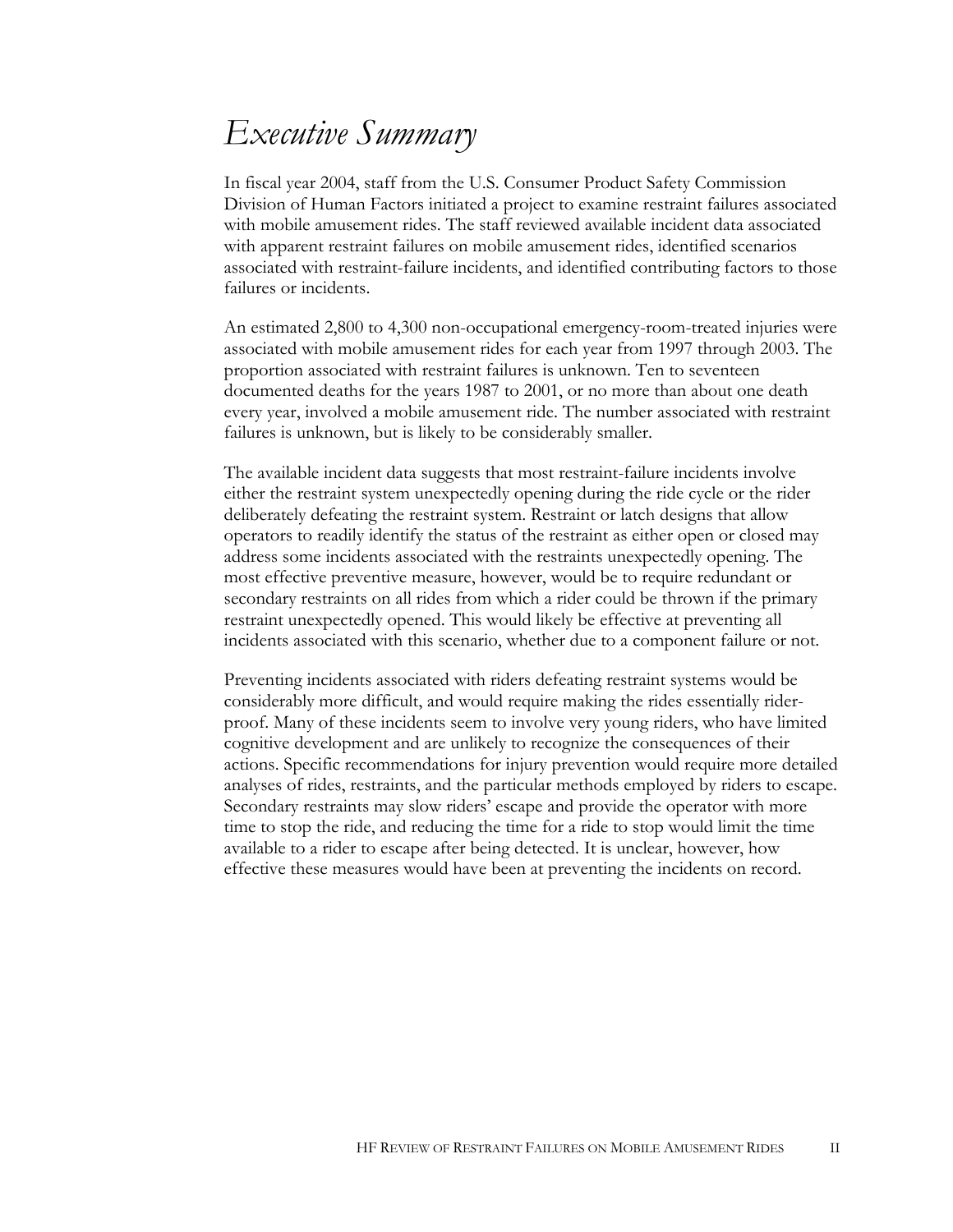### *Introduction*

 $\overline{a}$ 

Reports of riders falling or being thrown from amusement rides have prompted the staff of the U.S. Consumer Product Safety Commission (CPSC) to examine the adequacy of ride-restraint systems. Specifically, staff from the CPSC Division of Human Factors ("the staff") initiated a project in fiscal year 2004 to examine apparent restraint failures on mobile amusement rides. Restraint failures on amusement rides may be particularly hazardous because the rides often involve high speeds and sudden changes in direction.

The primary objectives of this project were to determine whether the restraint systems on mobile amusement rides are sufficient to protect riders, and if necessary, to determine what steps could be taken to improve the safety of deficient systems. To make these determinations, the staff reviewed incident data associated with restraint failures on mobile amusement rides, identified primary hazard patterns or scenarios associated with those incidents, and identified possible factors that contributed to the failures or incidents.

An amusement ride is any device, or combination of devices or elements, that carries, conveys, or directs one or more people along, around, over, or through a fixed or restricted route or within a defined area, primarily for amusement or entertainment.<sup>1</sup> As specified in Section 3(a)(1) of the Consumer Product Safety Act  $(15 \text{ U.S.C. } \S 2052(a)(1))$ , the CPSC currently has jurisdiction over mobile, or portable, amusement rides; that is, amusement rides that can be moved as part of carnivals, fairs, festivals, or other events. Fixed-site rides, which are commonly found in amusement parks, theme parks, or similar locations, are not under CPSC jurisdiction.

What constitutes a *restraint failure* may be open to interpretation. Amusement-ride restraints are intended to inhibit or restrict the movement of the rider while on the amusement ride. $^{2}$  From this, one might infer that a restraint has failed any time the rider's movements are not restricted or inhibited. Complete immobilization of the rider, however, is clearly not feasible, so some degree of movement is permissible. Any incident in which the rider falls or is thrown from the ride would seem relevant, yet incidents involving the rider being thrown from his or her seat while remaining on the ride would also seem relevant. Some rides require the rider to be prone on the ride, and would therefore lack seats. Also, a ride that lacks a restraint and allows a rider to be thrown could be considered relevant since the ride has failed, by omission, to restrain the rider. Hence, the staff considers a restraint failure to have occurred any time the rider leaves the intended riding position during the ride cycle. For example, a restraint has not failed simply because a rider lets go of a safety bar, even if the manufacturer of that ride intends for the rider to hold the bar for the

<sup>1</sup> Based on the definition of "amusement ride or amusement device" in ASTM F 747 – 97, *Standard Terminology Relating to Amusement Rides and Devices*, and on the description of products under the jurisdiction of the CPSC specified in Section 3(a)(1) of the Consumer Product Safety Act (15 U.S.C. § 2052(a)(1)).

<sup>&</sup>lt;sup>2</sup> Based on the definition of "restraint" in ASTM F 2291 – 04, *Standard Practice for Design of Amusement Rides and Devices*.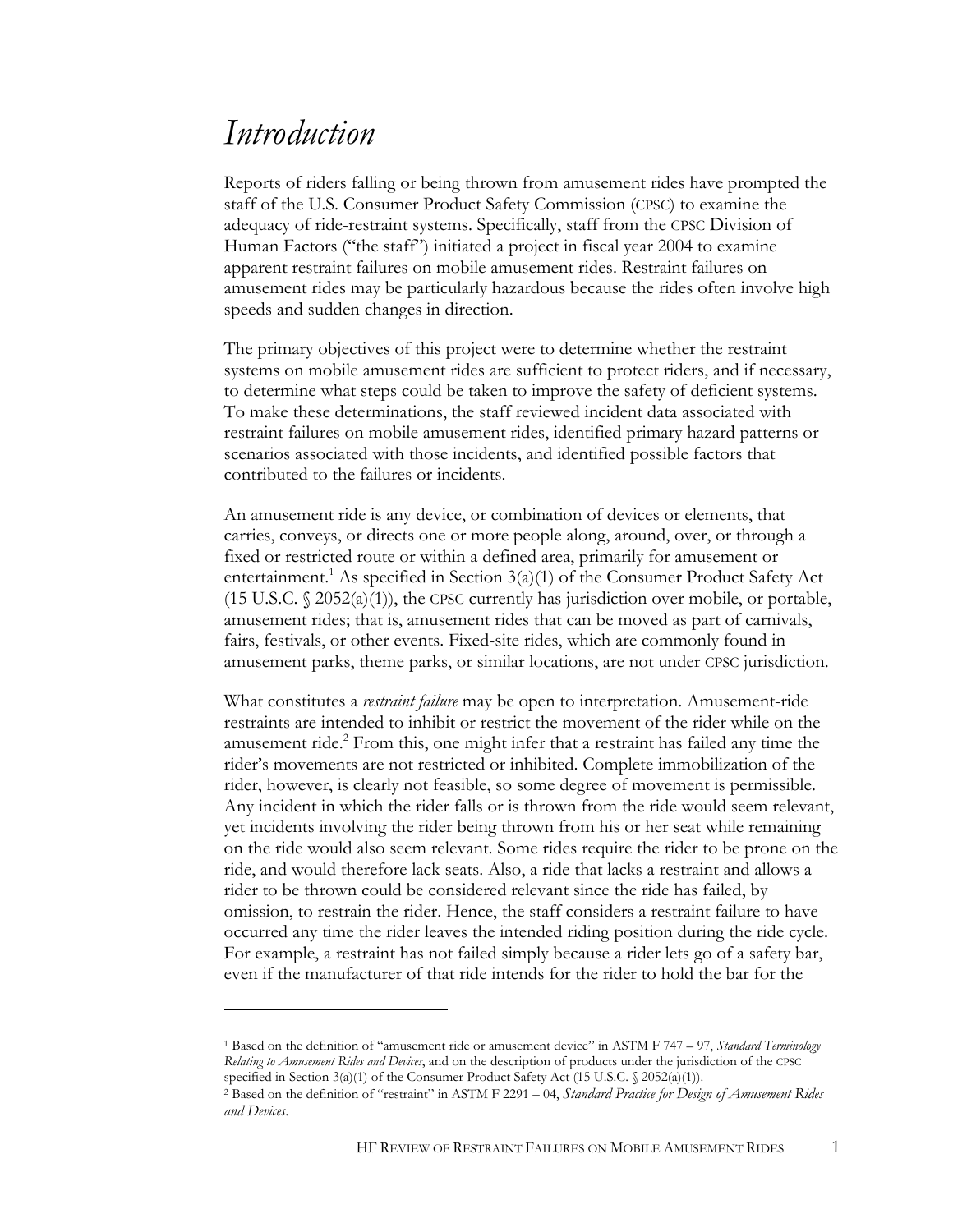entire ride cycle. If, however, the rider leaves the seat or other riding position after letting go of that safety bar, the staff considers a restraint failure to have occurred. All incidents consistent with the above are considered to be within the scope of this project.

The types of amusement rides addressed in this study include all "dry" mobile amusement rides (i.e., water slides and similar amusements are excluded) *except* inflatable rides, coin-operated rides or attractions that are typically found in restaurants and shopping centers, alpine slides,<sup>3</sup> mechanical bulls, and playground equipment. Rider-directed amusement rides, such as go-carts and bumper cars, are also considered outside the scope of this project.

<u>.</u>

<sup>&</sup>lt;sup>3</sup> An alpine slide is a slide or chute that is constructed on, and follows the natural contours of, the ground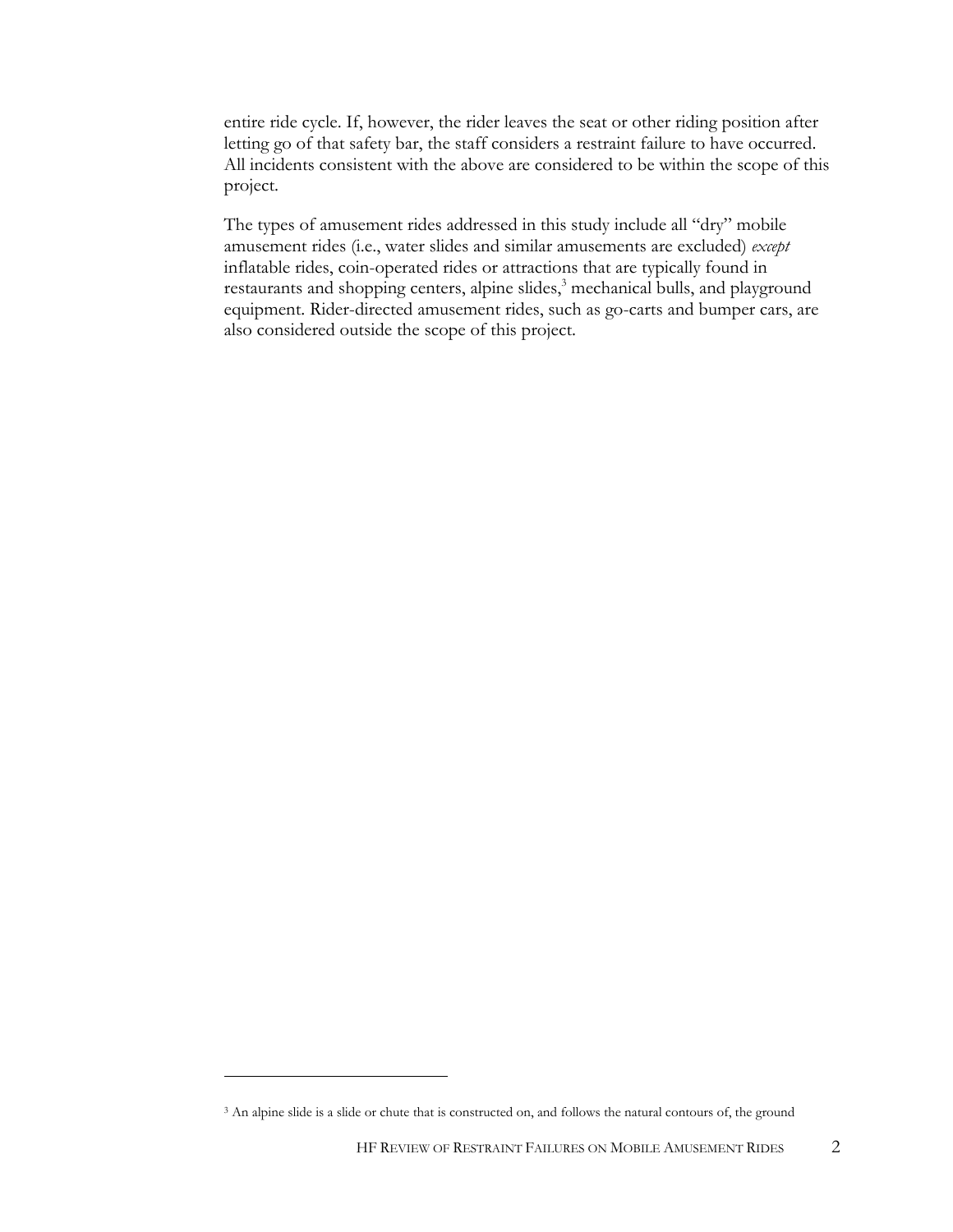### *Annual Injuries and Deaths*

Based on National Electronic Injury Surveillance System (NEISS) estimates, about 2,800 to 4,300 non-occupational emergency-room-treated injuries were associated with mobile amusement rides for each year from 1997 through 2003 (Levenson, 2004). Most injuries were to people between 5 and 44 years of age, and females were injured more often than males (Levenson, 2002). The limited detail available in the NEISS data do not enable staff from the CPSC Directorate for Epidemiology to provide annual estimates of injuries associated with restraint failures on mobile amusement rides. The available data, however, suggests that injuries associated with restraint failures may represent a relatively small percentage of the total annual estimates.<sup>4</sup>

The CPSC has received reports of 55 deaths associated with both fixed-site and mobile amusement rides from 1987 to 2001; 10 involved mobile rides and seven involved rides for which the site could not be identified (Levenson, 2004). These counts suggest that the number of mobile-amusement-ride-related deaths each year is, on average, likely to be less than one. The number associated with restraint failures is unknown, but is likely to be considerably smaller. For 2002 through 2004, the CPSC has received reports of nine additional deaths associated with amusement rides, but reporting for these years is incomplete (Levenson, 2004). One of these reports involved a ride for which the site could not be identified, and may therefore have involved a mobile ride.

<sup>4</sup> See *Hazard Patterns: Restraint Failure Data Sources* on page 9 of this report.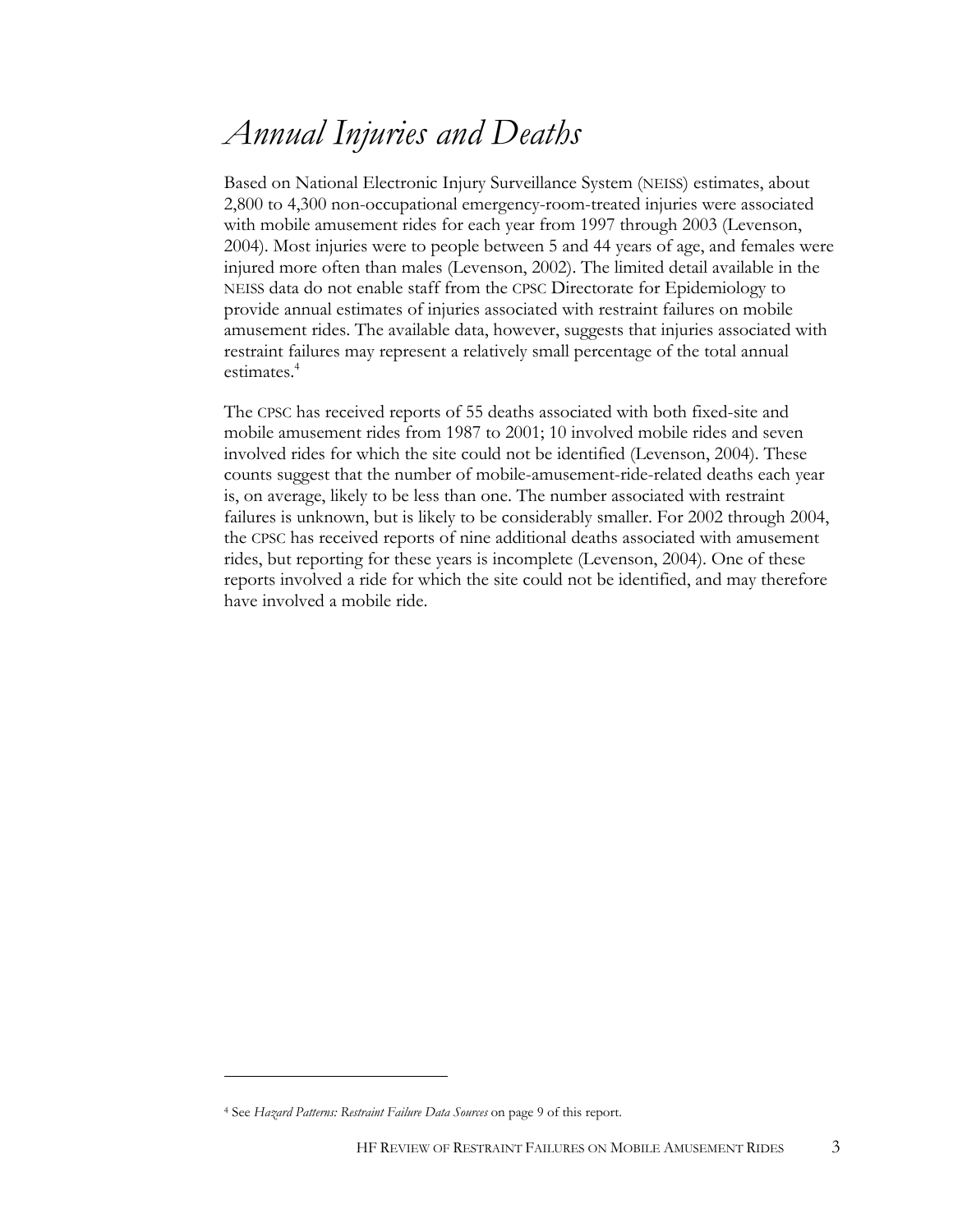### *Market and Product Information*

According to the Outdoor Amusement Business Association (OABA) (2004a), about 500 carnivals travel the U.S. each year, ranging in size from one or two mobile rides to more than a hundred. About 300 to 500 million people visit carnivals, fairs, and festivals each year,<sup>5</sup> and more than half of these people participate on mobile amusement rides (OABA, 2004c).

Amusement rides, including mobile ones, vary widely in design, and there is limited agreement among manufacturers on general ride categories or types. However, amusement rides within the scope of this project can generally be separated into roller coasters and flat rides. According to ASTM F 747 – 97, *Standard Terminology Relating to Amusement Rides and Devices*, a flat ride is "an amusement ride that operates on a single level whether over a controlled, fixed course or track, or confined to a limited area of operation." More common use of the term seems to include any dry, non-rider-operated amusement ride other than roller coasters, including whirling or spinning rides, swinging rides, trains, pendulum rides, and similar rides. However, as mentioned earlier, these particular ride descriptors are not used consistently.

There appears to be no readily available information on the specific restraint systems used on mobile amusement rides. Staff from the CPSC Directorate for Economic Analysis was unable to locate information on the types of restraint systems in use on rides, or on general restraint designs. When describing the restraints in use, the available incident data<sup>4</sup> refer primarily to lap bars and seatbelts, and less often to chains, crotch straps, ropes, shoulder harnesses, body harnesses, and security cages. These data typically provide very little detail about these restraint systems beyond this general description. Some data include photos of the restraints, and sample images appear in Appendix A.

<sup>5</sup> Three separate estimates appear on the Outdoor Amusement Business Association's website: 300 million (OABA, 2004a), 350 million (OABA, 2004b), and 500 million (OABA, 2004c).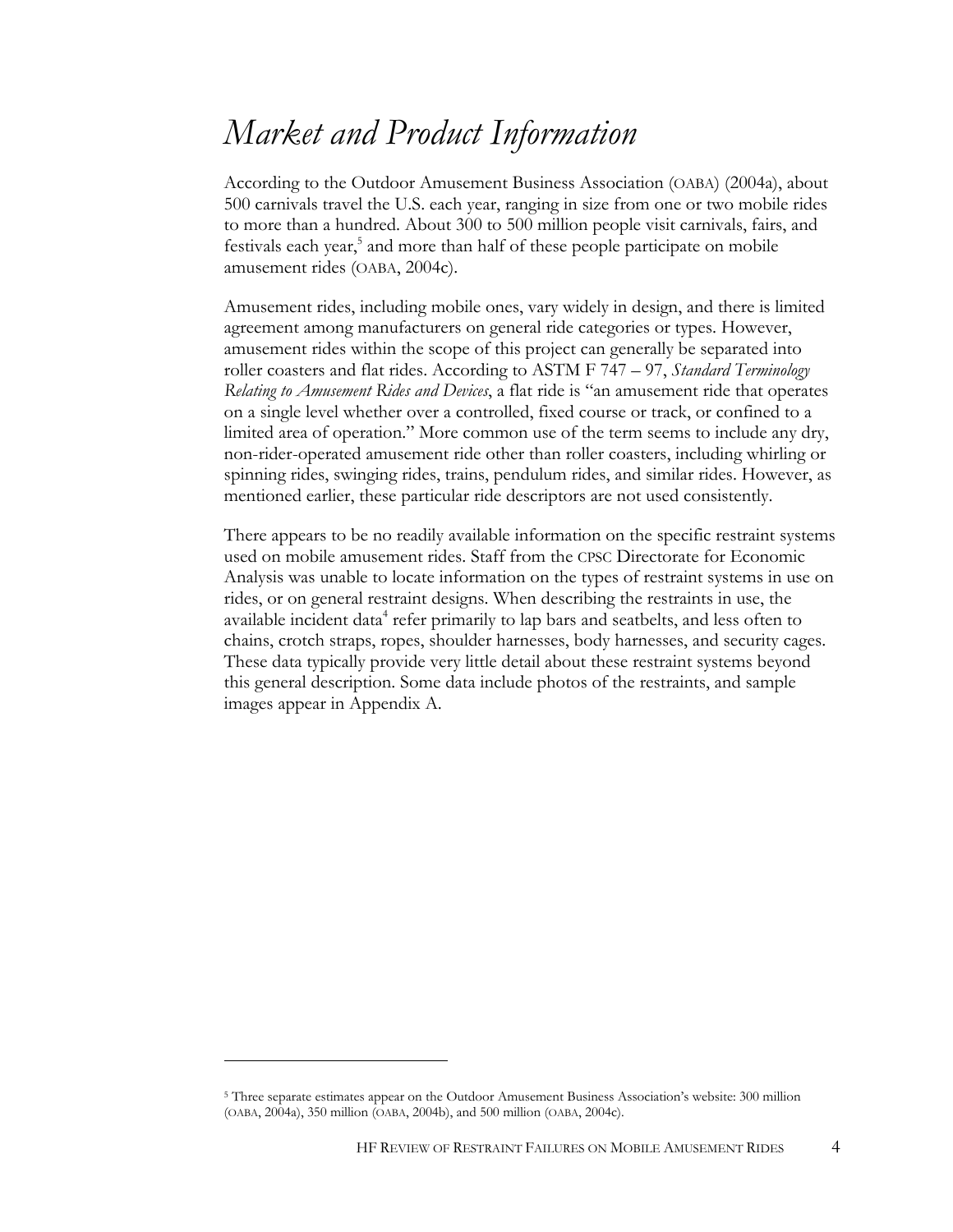### *Amusement Ride Standards*

There are no mandatory federal standards for amusement rides. ASTM International<sup>6</sup> publishes the only nationally recognized U.S. voluntary standards for amusement rides. The ASTM Committee F24 on Amusement Rides and Devices currently has jurisdiction of 15 active standards that cover test methods, specifications and terminology, design and manufacture, maintenance and inspection, and operations for amusement rides and devices. The following table lists these standards:

| Designation          | Title                                                                                                                                                                                                                 |
|----------------------|-----------------------------------------------------------------------------------------------------------------------------------------------------------------------------------------------------------------------|
| $F846 - 92(2003)$    | Standard Guide for Testing Performance of Amusement<br>Rides and Devices                                                                                                                                              |
| $F 1957 - 99 (2004)$ | Standard Test Method for Composite Foam Hardness-<br>Durometer Hardness                                                                                                                                               |
| $F 2137 - 04$        | Standard Practice for Measuring the Dynamic<br>Characteristics of Amusement Rides and Devices                                                                                                                         |
| $F 698 - 94(2000)$   | Standard Specification for Physical Information to be<br>Provided for Amusement Rides and Devices                                                                                                                     |
| $F 747 - 97$         | Standard Terminology Relating to Amusement Rides<br>and Devices                                                                                                                                                       |
| $F1950 - 99$         | Standard Specification for Physical Information to be<br>Transferred With Used Amusement Rides and Devices                                                                                                            |
| $F 1159 - 03a$       | Standard Practice for Design and Manufacture of Patron<br>Directed, Artificial Climbing Walls, Dry Slide, Coin<br>Operated and Purposeful Water Immersion Amusement<br>Rides and Devices and Air-Supported Structures |
| $F1193 - 04b$        | Standard Practice for Amusement Ride and Device<br>Manufacturer Quality Assurance Program and<br>Manufacturing Requirements                                                                                           |
| $F 2291 - 04a$       | Standard Practice for Design of Amusement Rides and<br>Devices                                                                                                                                                        |
| $F853 - 04$          | Standard Practice for Maintenance Procedures for<br><b>Amusement Rides and Devices</b>                                                                                                                                |
| $F893 - 04$          | Standard Guide for Inspection of Amusement Rides and<br>Devices                                                                                                                                                       |
|                      |                                                                                                                                                                                                                       |

6 Formerly known as the American Society for Testing and Materials.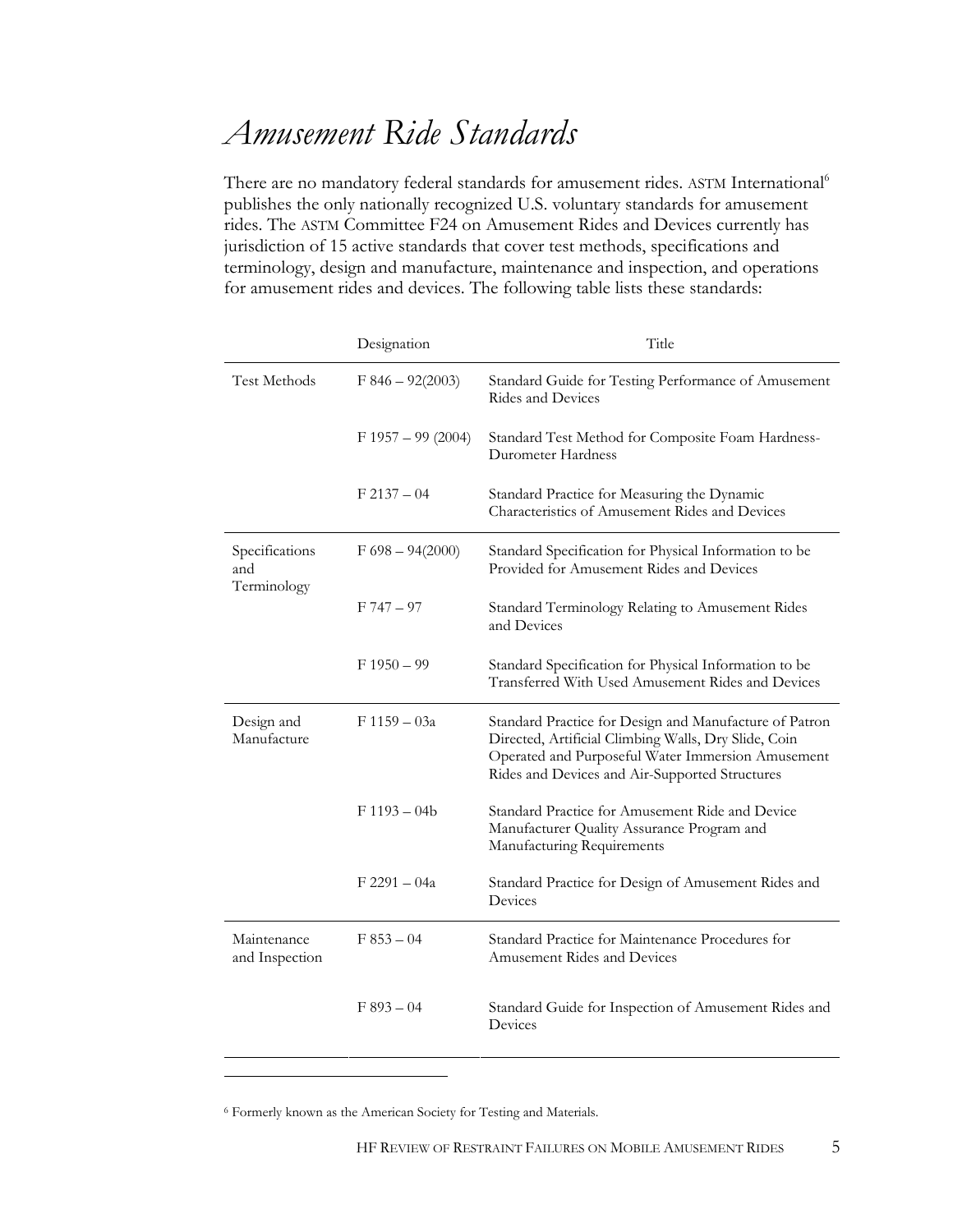|                                      | Designation         | Title                                                                                                                    |
|--------------------------------------|---------------------|--------------------------------------------------------------------------------------------------------------------------|
| Operations                           | $F 770 - 93(2000)$  | Standard Practice for Operation Procedures for<br>Amusement Rides and Devices                                            |
|                                      | $F 1305 - 94(2002)$ | Standard Guide for Classification of Amusement Ride<br>and Device Related Injuries and Illnesses                         |
| Special Rides/<br><b>Attractions</b> | $F 2007 - 00$       | Standard Practice for the Classification, Design,<br>Manufacture, and Operation of Concession Go-Carts<br>and Facilities |
|                                      | $F2374 - 04$        | Standard Practice for Design, Manufacture, Operation,<br>and Maintenance of Inflatable Amusement Devices                 |

These standards do not distinguish between fixed-site and mobile amusement rides, and thus apply to both types of rides. Of these standards, only ASTM F 2291, *Standard Practice for Design of Amusement Rides and Devices*, specifies rider restraint requirements.

The specific requirements for a given ride or device are dependent on the results of a Ride Analysis, which is specified in Section 5.1 of ASTM F 2291 – 04 and includes a Patron Restraint and Containment Analysis, a Patron Clearance Envelope Analysis, and Failure Analyses on the safety related systems of the ride or device. The Ride Analysis must assess the suitability of design for the intended patrons, including anthropomorphic factors that relate to age and physical size, and must both identify the most significant factors that may affect patron safety and include mitigation for each factor. The standard does not define "most significant," and does not identify mitigation that would be considered appropriate.

The Patron Restraint and Containment Analysis (PRCA) must be done in accordance with Section 6 of the standard, which specifies patron restraint, clearance envelope, and containment design criteria. Unless the PRCA indicates otherwise, restraints must be provided on an amusement ride if it is reasonably foreseeable that riders could be lifted or ejected from their riding positions during the ride cycle, or if the ride is a "kiddie" ride that lacks a fully enclosed compartment.<sup>7</sup> However, the PRCA may indicate the need for restraints for other reasons.

The standard identifies five different classes of restraints that may be required on an amusement ride. The restraint class that is required on a specific ride is based, in part, on the sustained acceleration levels of the ride. Those rides that exhibit greater accelerations in directions that tend to lift or eject a rider generally require a higher class of restraint. For example, for two rides with similar sustained horizontal

<sup>7 &</sup>quot;Kiddie" rides are rides designed primarily for children up to 12 years of age. A "fully enclosed compartment" is defined as a compartment whose openings will not permit passage of a 4-inch diameter sphere (Section 6.3.3).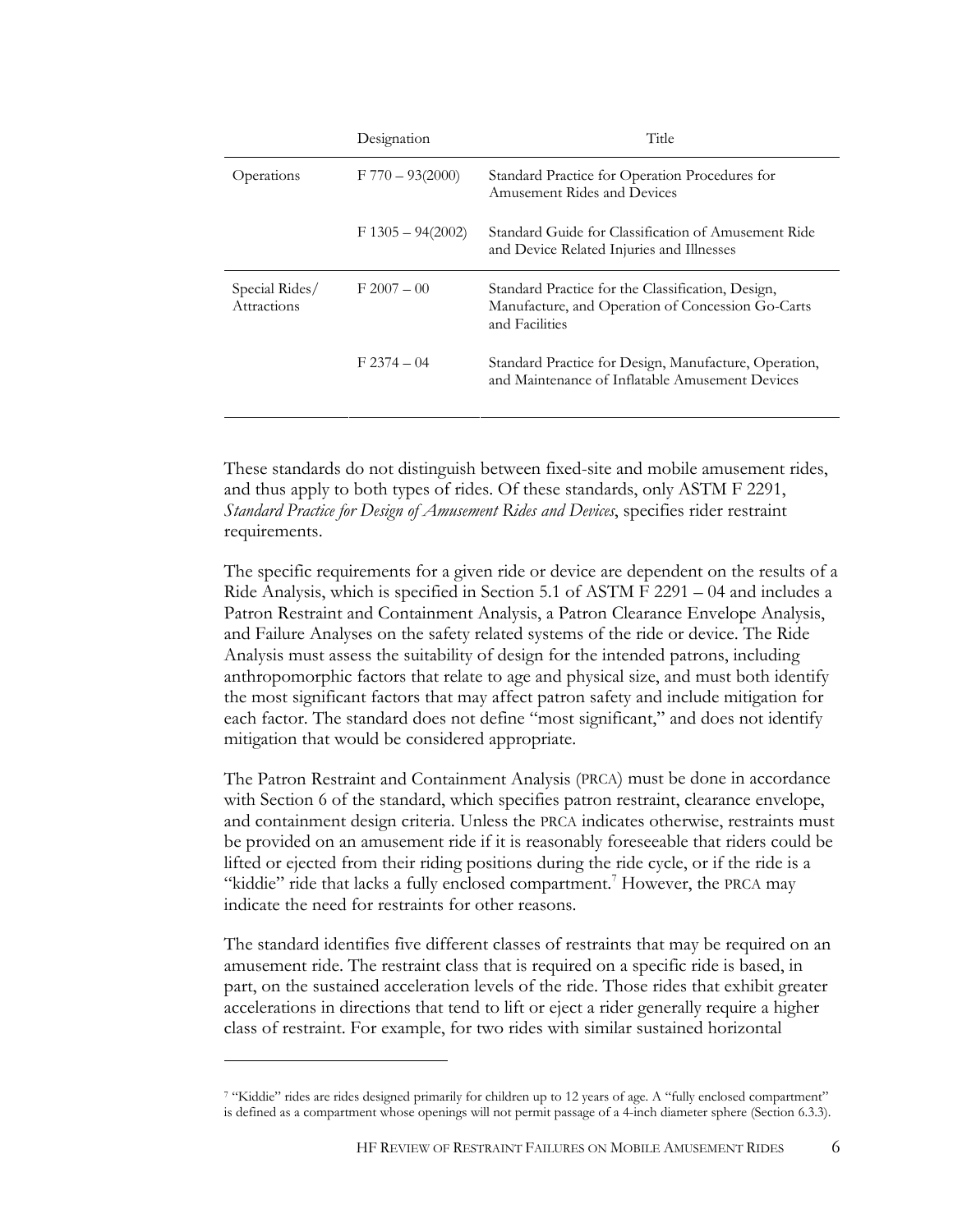accelerations, a ride that accelerates downward and would tend to cause the rider to rise in his or her seat would generally require a higher-class restraint than a ride that does not accelerate downward. Class-1 restraints are defined as unrestrained, but restraint criteria are specified for each of the remaining four classes of restraints (Class 2 through Class 5). These criteria are shown in the following chart:<sup>8</sup>

|                                                                                                                                                               | Class 2 | Class 3 | Class 4 | Class 5 |
|---------------------------------------------------------------------------------------------------------------------------------------------------------------|---------|---------|---------|---------|
| Number of riders per restraint                                                                                                                                |         |         |         |         |
| Final latching position relative to rider                                                                                                                     |         |         |         |         |
| Type of latching/locking                                                                                                                                      |         |         |         |         |
| Type of unlatching/unlocking<br>Automatic or manual unlock by operator only                                                                                   |         |         |         |         |
| Type of external correct/incorrect indication<br>Primary system failure detectable within one ride cycle<br>Failure causes cycle stop or inhibits cycle start |         |         |         |         |
| Means of activation<br>Manually or automatically opened and closed                                                                                            |         |         |         |         |
| Redundancy or latching/locking device                                                                                                                         |         |         |         |         |
| Restraint configuration                                                                                                                                       |         |         |         |         |

To provide some perspective, the sustained acceleration levels of a person sitting upright and motionless in a chair would correspond to a Class-2 restraint.<sup>9</sup>

<sup>8</sup> Based on Table X1.1 in ASTM F 2291 – 04. Kiddie rides may have additional requirements beyond those identified in this chart. The characteristics identified for Class-5 restraints are for primary restraints only. Secondary restraints have less stringent requirements.<br><sup>9</sup> This would correspond to 0.0g horizontally and 1.0g vertically. As confirmed in correspondence with an

industry representative, accelerations of this type would require a Class-2 restraint unless riders are provided sufficient support and a way to react to the forces.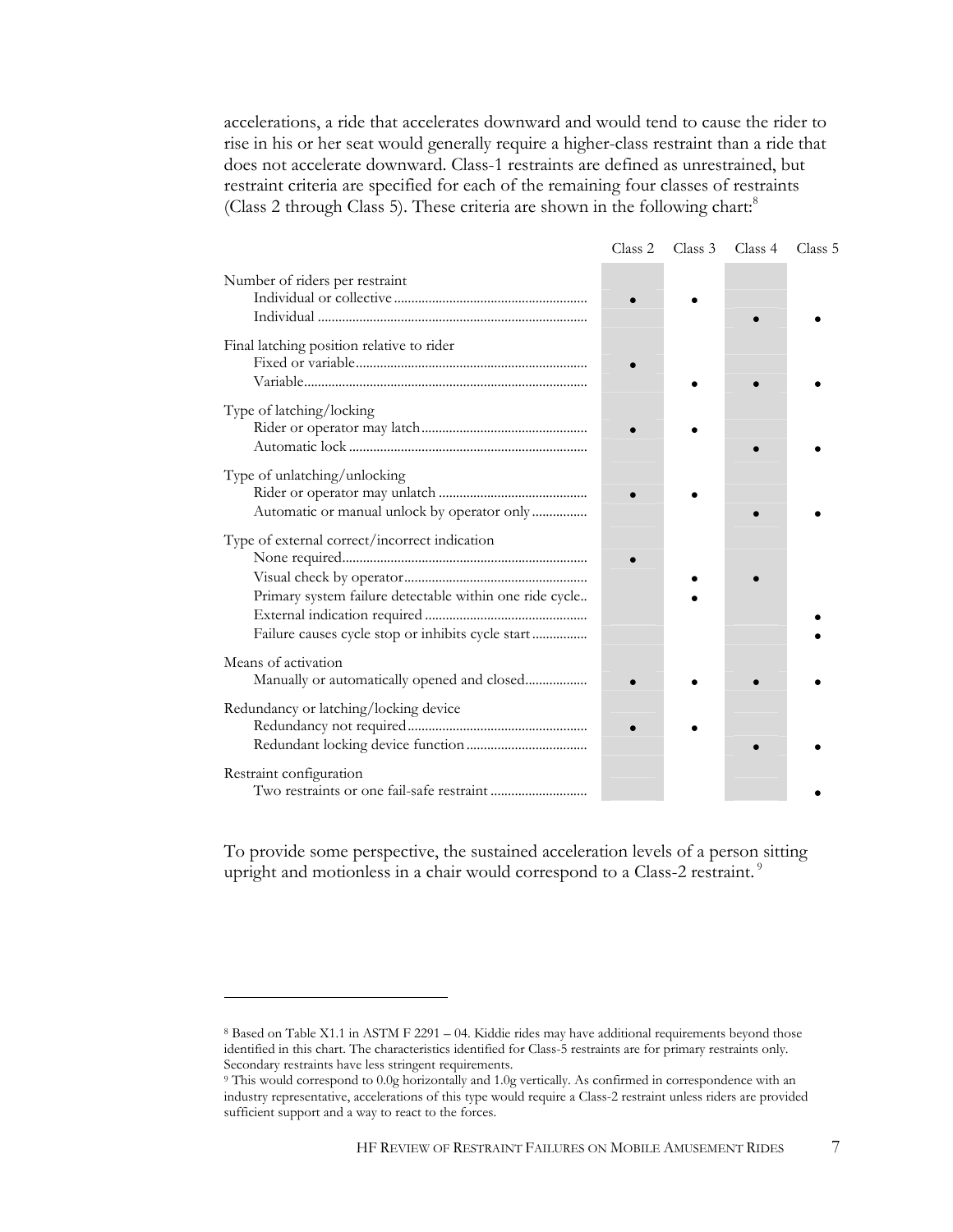## *Hazard Patterns*

The most recent and readily available analysis of hazard patterns associated with mobile amusement rides appears in the 2001 CPSC staff report, *Amusement Ride-Related Injuries and Deaths in the United States: 1987–2000* (Morris, 2001). These hazard patterns were derived from a review of 90 CPSC in-depth investigation reports on amusement ride-related incidents. Morris (2001) identified three general hazard patterns: Mechanical failures, operator error, and consumer behaviors. Morris also identified "other" incidents, and incidents involving combinations of the above hazard patterns. The three general hazard patterns are consistent with the classification scheme typically used by the amusement ride industry and state regulatory agencies for amusement ride incidents, but "rider error" or "rider misconduct" is commonly used in place of Morris' "consumer behaviors" hazard pattern.

Among the three general hazard patterns, most incidents associated with amusement rides and devices are reportedly attributable to rider error or misconduct. For example, the amusement ride industry claims that about 80 percent of accidents are the result of rider error or misconduct (OABA, 2004a; OABA, 2004b; Halper, 2001; Eggen, 1999). The findings of state regulatory agencies are generally consistent with this figure:

- The Florida Department of Agriculture and Consumer Services claims that rider error accounted for about 76 percent of all amusement park rides reported over a recent three-year period (Orlando Business Journal, 2002).
- A fact sheet published by the Ohio Department of Agriculture (2004) reports that more than 80 percent of amusement ride injuries in Ohio during the last 4 years have been caused by human error or horseplay unrelated to the condition or operation of the ride.
- According to statistics kept by the Michigan Department of Consumer Industry Services, rider behavior was at fault in all but one of the 47 rider injuries reported to them in 2000 (Durbin, 2001).
- Kingsley (2003) states that all 25 amusement ride incidents reported to the Oklahoma Department of Labor, Safety Standards Division, were attributed to rider error. One of these incidents was also attributed to operator error, and mechanical malfunction was reported in four incidents (Oklahoma Department of Labor, 2001).

Similarly, Canada's Technical Standards and Safety Authority (2002, 2003) found that rider-related causes factored into almost three-quarters of all reported amusement device incidents in 2002, and into more than half of all amusement device incidents in 2001.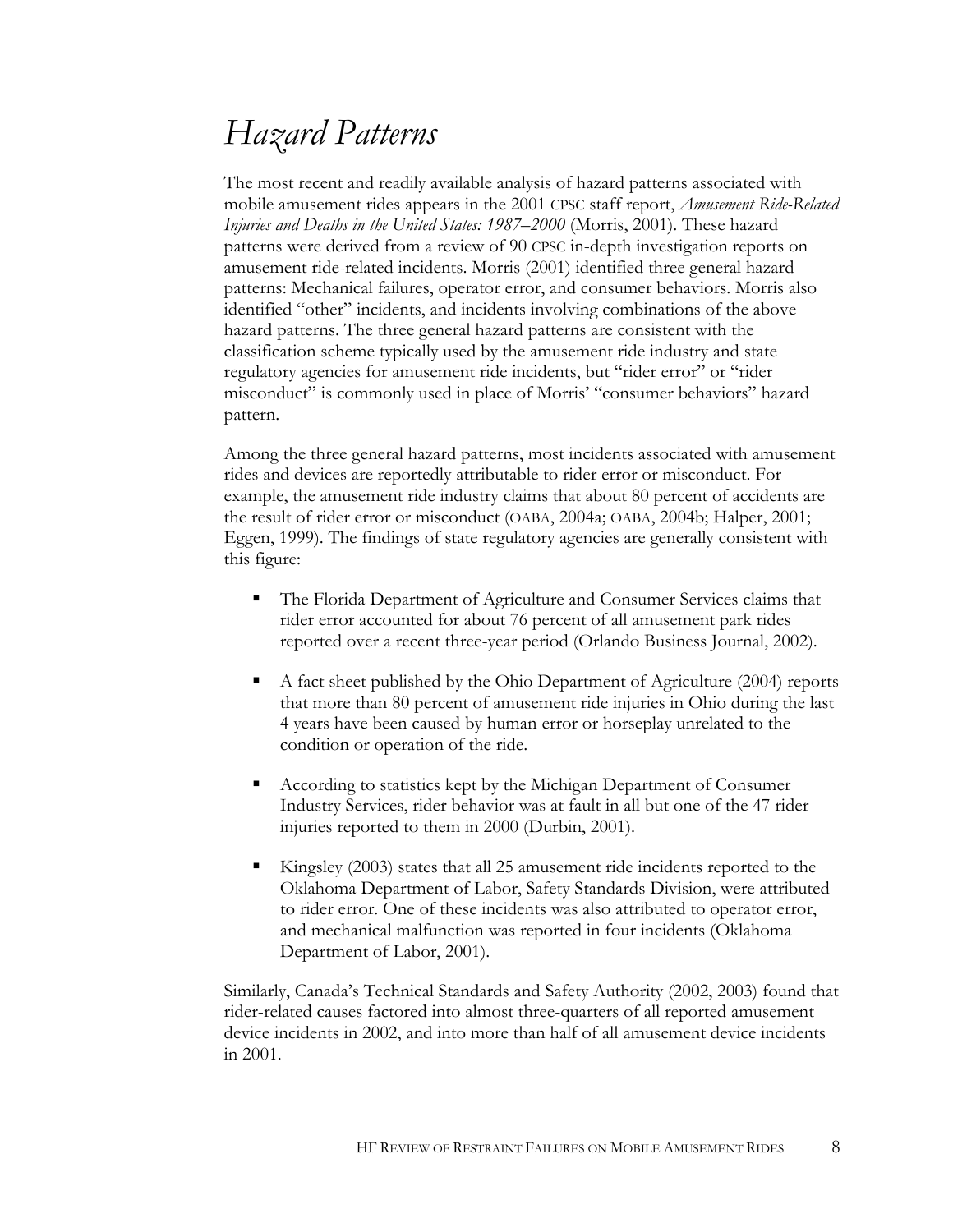Whether these general findings can be applied to incidents involving restraint failures is unclear, especially since terms such as "rider error" and "rider misconduct" are often not well defined. Detailed data on the circumstances and potential causes of incidents involving restraint failures are sparse, but the staff was able to locate relevant data from two sources: CPSC in-depth investigation reports and State investigation reports. Although these data are not necessarily representative of all incidents involving a restraint failure, they are useful for identifying how restraint failures have occurred with amusement rides.

#### **Restraint Failure Data Sources**

The CPSC staff has completed 92 in-depth investigations of incidents that involved an amusement ride and occurred during the 10-year period from 1993 through  $2002$ <sup>10</sup> All incidents occurred on either a mobile ride or a fixed-site ride that is also used in mobile settings (Levenson, 2003); therefore, all incidents are thought to be relevant to mobile amusement rides. Of these, 28 involved a restraint failure as defined by this project. Appendix B summarizes these in-depth investigations (INDP reports).

Saferparks, a non-profit corporation dedicated to preventing amusement ride-related accidents, has compiled a Ride Incident Database of accident records provided to them by several U.S. states that have regulatory laws governing amusement rides (Saferparks, 2002). Access to this database is available through their website.<sup>11</sup> Most of the data consist of very brief incident summaries, but a query of the database on June 23, 2004 identified detailed investigation reports for 112 amusement ride-related incidents that occurred between February 22, 1997 and May 1, 2004. Of these, 17 appear to be restraint failures on mobile amusement rides. Another case<sup>12</sup> appears to be a restraint failure, but does not specify whether the ride was a fixed or mobile ride. Appendix C summarizes the investigation reports.

The 46 apparently relevant investigation reports described in the two paragraphs above reflect 43 unique incidents since three are in both CPSC and Saferparks databases. These 43 incidents are known to have involved at least 53 riders or victims, consisting of at least 26 males and 25 females.<sup>13</sup> More riders may have been involved, but the riders cited above are the only ones specifically identified in the reports and for which some details, such as age and sex, were available. Of these 53 victims, six died and 47 were injured. Impact between the victim and the ride, ground, or some other object was the immediate cause of all injuries and deaths, and most impacts were immediately preceded by the victim falling or being thrown from the intended riding position or the ride itself. Victim age ranged from 1 to 57 years, but most victims and fatalities were to riders under 20 years old.

<sup>10</sup> Based on Levenson (2002, 2003) and Morris (2001).

<sup>11</sup> http://www.saferparks.org

<sup>12</sup> Saferparks ID 898124

<sup>&</sup>lt;sup>13</sup> One incident did not report the sexes of the two injured victims. These numbers include only those riders who left the intended riding position, and do not include others who may have been injured by being struck by a rider who left this position.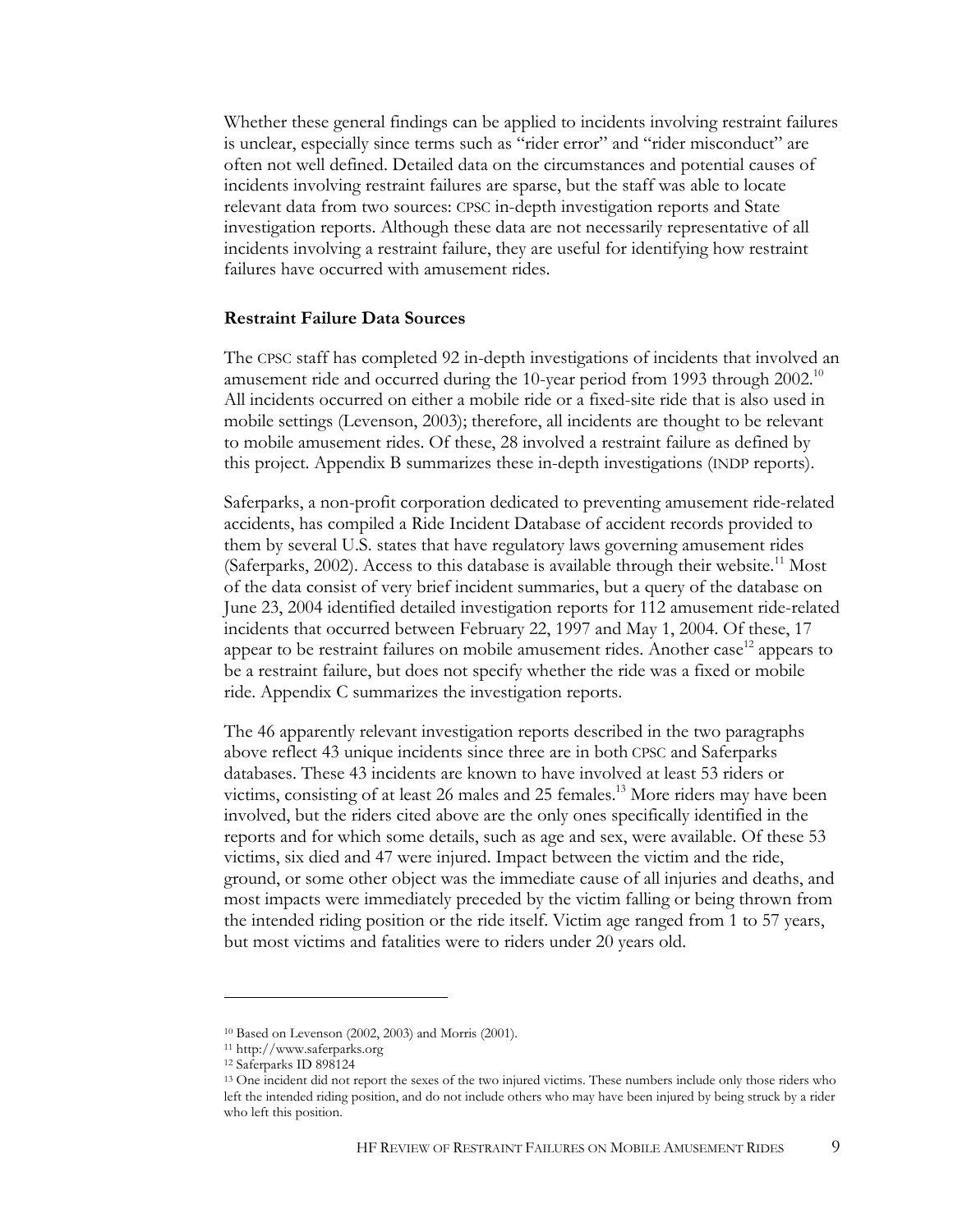Age, sex, and disposition data for all 51 victims for which this information was available is shown graphically below. Black segments represent fatalities and gray segments represent injuries.



#### **Restraint Failure Hazard Patterns**

To identify hazard patterns associated with restraint failures, the staff identified and analyzed the sequence of events from the time the incident initiated to the time injury first occurred for each of the 43 unique and relevant incidents. An incident is assumed to have initiated the moment something "out of the ordinary" occurred during the ride cycle; for example, the moment a rider unlatches his restraint midcycle or the moment the ride gets stuck in an unusual position. The most common initiating event among these 43 incidents was the restraint opening during the ride cycle. The following were common to three or more incidents:

- The restraint opens (not rider-initiated)
- The rider falls or is thrown from the intended riding position (unintentional)
- Part of the ride fails (component failure)
- The rider squirms from the restraint
- The rider stands or slides from the intended riding position (deliberate)
- The rider opens the restraint

Within the sequence of events comprising the incident is the moment the rider leaves the intended riding position. The staff has identified the associated event as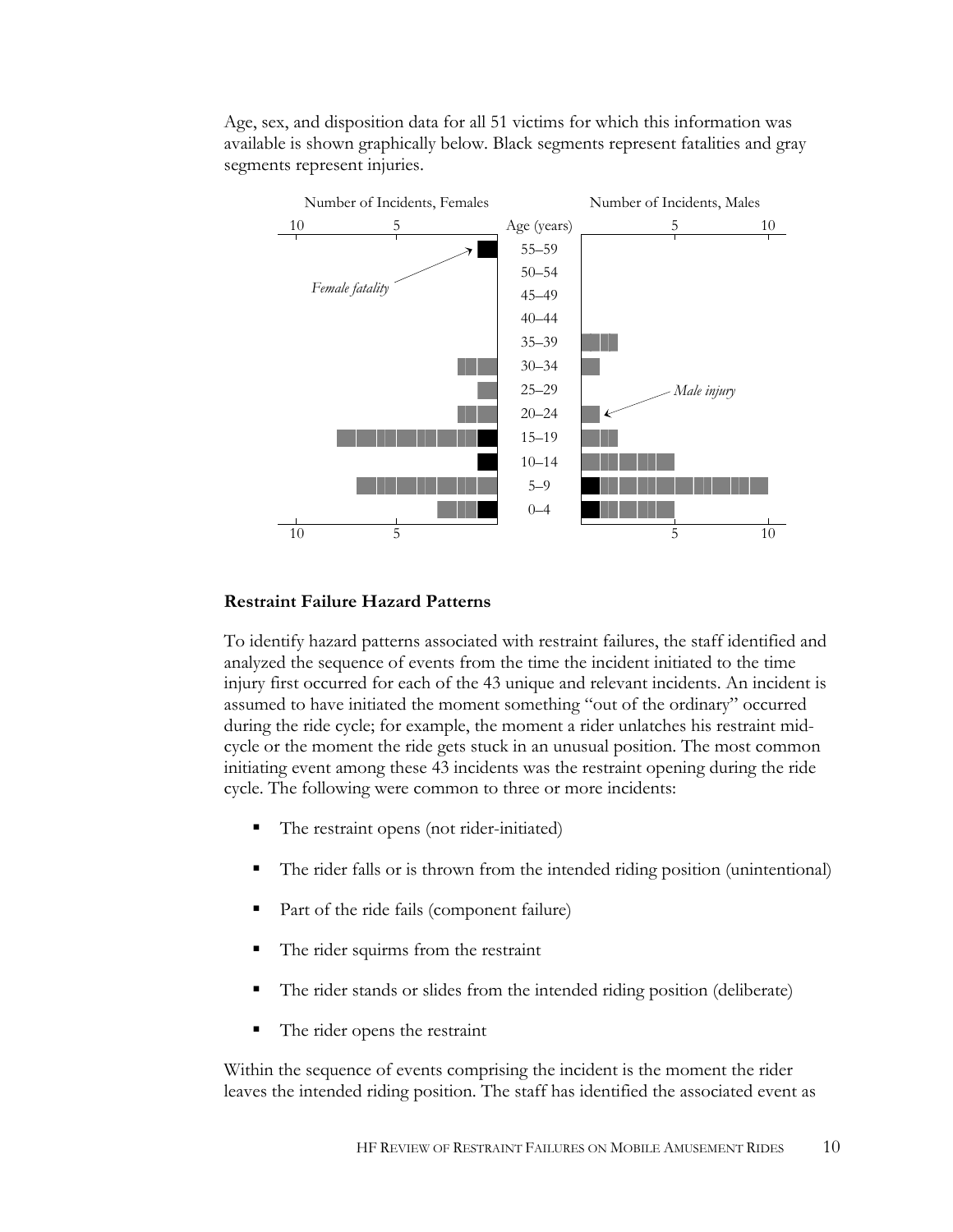the *failure event* since this is the moment the ride restraint system has officially failed, as defined by this project. By focusing on the failure events for each incident, the staff was able to divide most incidents into the following two groups: Those in which the rider falls from, is thrown from, or otherwise unintentionally leaves the intended riding position during the ride cycle, and those in which the rider squirms from, stands from, or otherwise deliberately leaves the intended riding position during the ride cycle.

Based on its analysis of the available incident data, while focusing on the factors described above, the staff identified five general hazard patterns or scenarios associated with restraint failures on mobile amusement rides:

- 1. *Restraint unexpectedly opens*: The existing restraint unexpectedly opens, loosens, or separates from the ride during the ride cycle, and the rider falls or is thrown from the intended riding position.
- 2. *Rider defeats restraint*: The rider deliberately squirms from or opens the existing restraint and leaves the intended riding position during the ride cycle.  $\qquad \qquad$  0
- 3. *Unrestrained rider leaves*: The rider stands or otherwise deliberately leaves the intended riding position during the ride cycle on a ride lacking a restraint.
- 4. *Unrestrained rider falls or is thrown*: The rider falls or is thrown from the intended riding position during the ride cycle on a ride lacking a restraint.
- 5. *Rider thrown from closed restraint*: The rider falls, slips, or is thrown from the intended riding position during the ride cycle despite the restraint system remaining closed and intact.

These five scenarios, combined, account for at least 33 of the 43 available incidents $14$ and at least 42 of the associated 53 victims for which disposition information is available. The remaining 10 incidents either lacked details that would enable classification into a scenario, included conflicting details that prevented classification into a single scenario, or differed from the scenarios specified above.

As the listing above shows, the first two scenarios—*Restraint unexpectedly opens* and *Rider defeats restraint*—are the most common in the available incident data. Each is associated with at least 10 incidents, which is more than twice the number of

<u>.</u>







<sup>14</sup> See Appendixes B and C.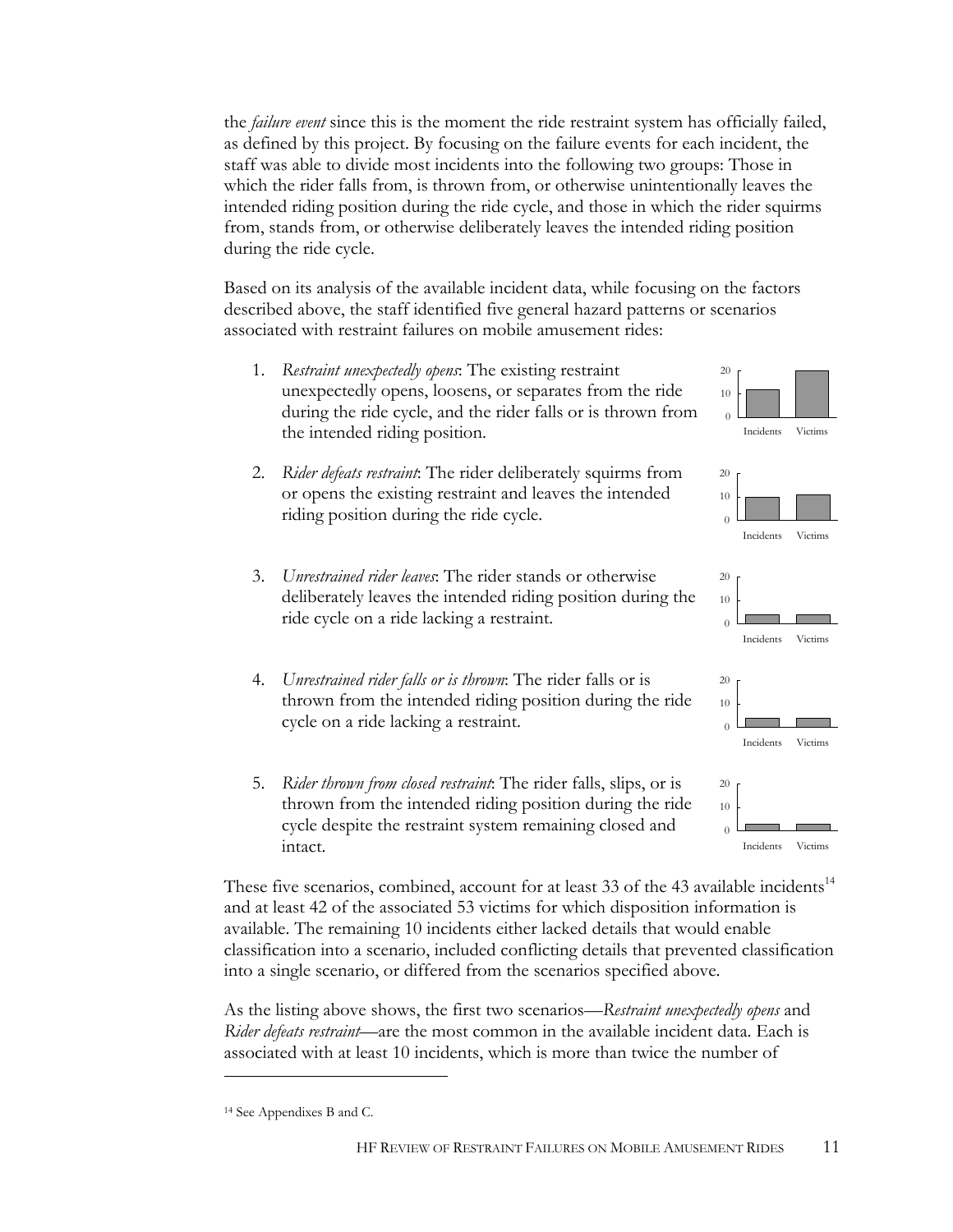incidents associated with each of the other three scenarios and nearly as many as all three of these other scenarios combined. Combined, these two scenarios account for more than half (22) of the 43 available incidents. Moreover, the incidents associated with these two involve 31 of the 53 victims for which disposition information is available. Of the six available deaths associated with restraint failures on a mobile amusement ride, four involve incidents encompassed by these two scenarios. For these reasons, the staff focused the remainder of its analysis on these scenarios.

The staff analyzed these two scenarios and their corresponding incidents to identify common characteristics of the user, product, and user-product interface or interaction that probably contributed to the restraint-system failure. The *user* may be the rider or the ride operator. Since the available incidents associated with each scenario are only a sample of all incidents that are potentially relevant to that scenario, the intent was to identify factors that are common to several incidents. The staff presumes that, for a given hazard pattern or scenario, addressing factors that are associated with only one or two incidents is unlikely to have a substantial impact on injury reduction. Conversely, addressing more common factors is presumed to be more effective.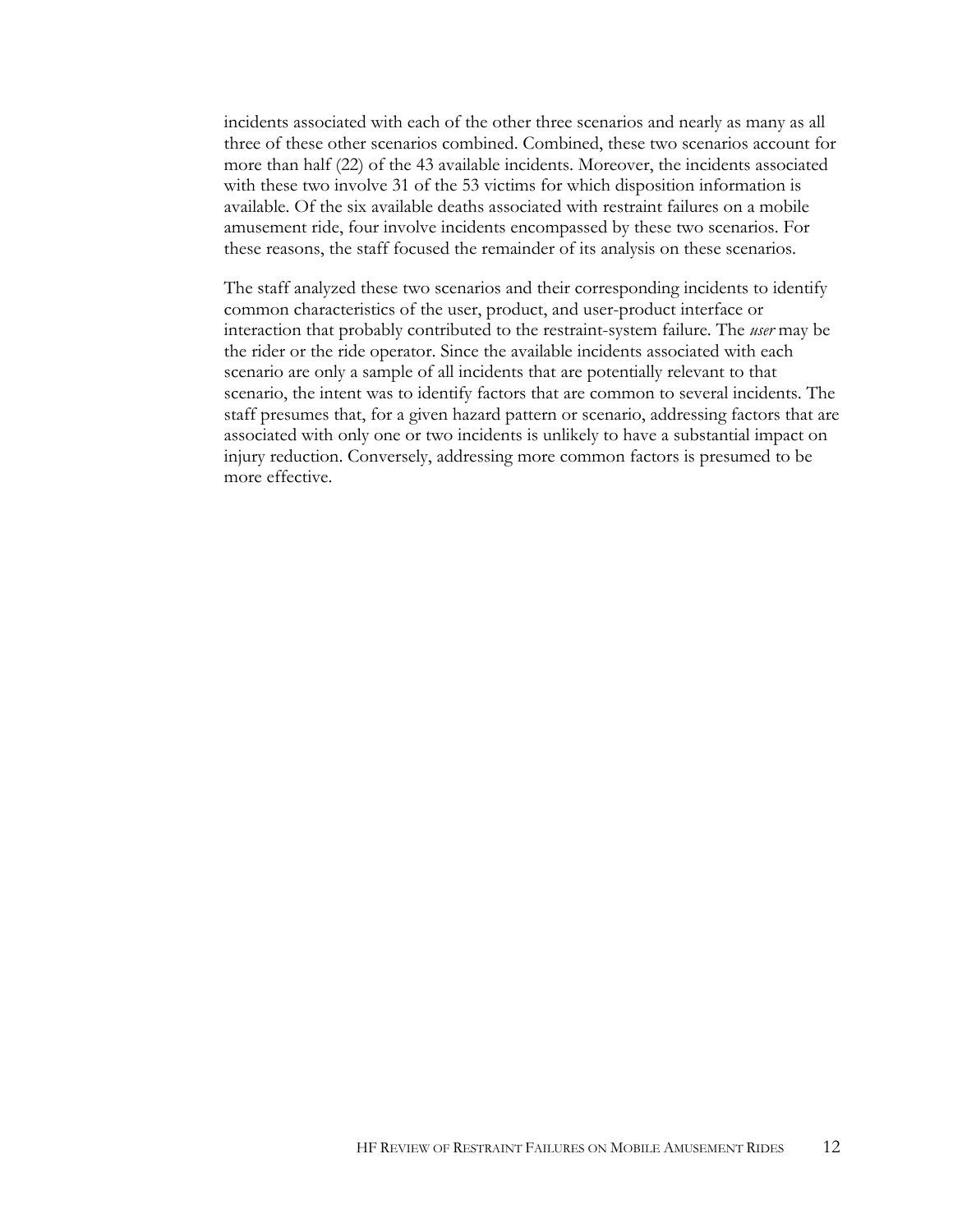### *Restraint Unexpectedly Opens*

Of the 43 unique and relevant incidents from CPSC and State investigations, at least 12 involved the existing restraint system opening, loosening, or separating from the ride.15 These 12 incidents involved 20 victims for whom the disposition is reported. One victim died and 19 were injured. Two additional incidents, <sup>16</sup> involving two injured victims, may be relevant to this scenario, but conflicting details in the reports do not enable the staff to draw a firm conclusion.

#### **Component Failures**

Five incidents $17$  associated with this scenario involved restraint-system component failures that left the restraint system non-functional. These incidents include failures of the restraint itself (a center weld on the lap bar), the restraint latch, or the junction between the restraint and the floor or seat of the ride. Another incident<sup>18</sup> involved worn pawls in the ratcheting system of the restraint; this case did not involve a sudden component failure, but is similar because the restraint was no longer functional following the incident. In some cases, the staff cannot tell whether the component failure preceded, coincided with, or followed the restraint opening. Two cases in particular suggest that the component failure may have been preceded by a restraint latch opening, but the sequence of events is unclear.<sup>19</sup> Incidents associated with this scenario and involving component failures, therefore, tended to follow one of the following two patterns:

Component failure(s) <sup>Æ</sup> Ride restraint opens Æ Rider(s) falls or is thrown from riding position Æ Rider(s) strikes the ground or some other object Ride restraint opens <sup>Æ</sup> Component failure(s) <sup>Æ</sup> Rider(s) falls or is thrown from riding position Æ Rider(s) strikes the ground or some other object

Little else is common among these six incidents. For example, some cases $^{20}$  reported that the components showed obvious and excessive wear before failure. In other cases,  $^{21}$  the components did not. The lack of consistency among these incidents suggests that the failures are probably situation-specific, and might not necessarily be addressed effectively by revisions to the applicable voluntary standards.

<sup>&</sup>lt;sup>15</sup> Eight CPSC and four State investigations; see Appendixes B and C.<br><sup>16</sup> CPSC INDP report numbers 010122CNE6084 and 940830CWE5024. The former may have involved the ride (car) tipping over, and the investigator found that the restraint release may contact the ground when this happens; however, there are conflicting reports about the events of the incident. The latter appears to involve the restraint unexpectedly opening during the ride cycle; however, some witness reports suggest that the rider might have squirmed from the restraint instead.

<sup>17 990524</sup>HCN0210, 980708CNE5183, 980320CWE7133, 970304CNE5090, and Saferparks ID 909312. 18 898059.

<sup>19 980320</sup>CWE7133 and 970304CNE5090.

<sup>&</sup>lt;sup>20</sup> For example, 909312 and 898059.<br><sup>21</sup> For example, 990524HCN0210 and 980708CNE5183.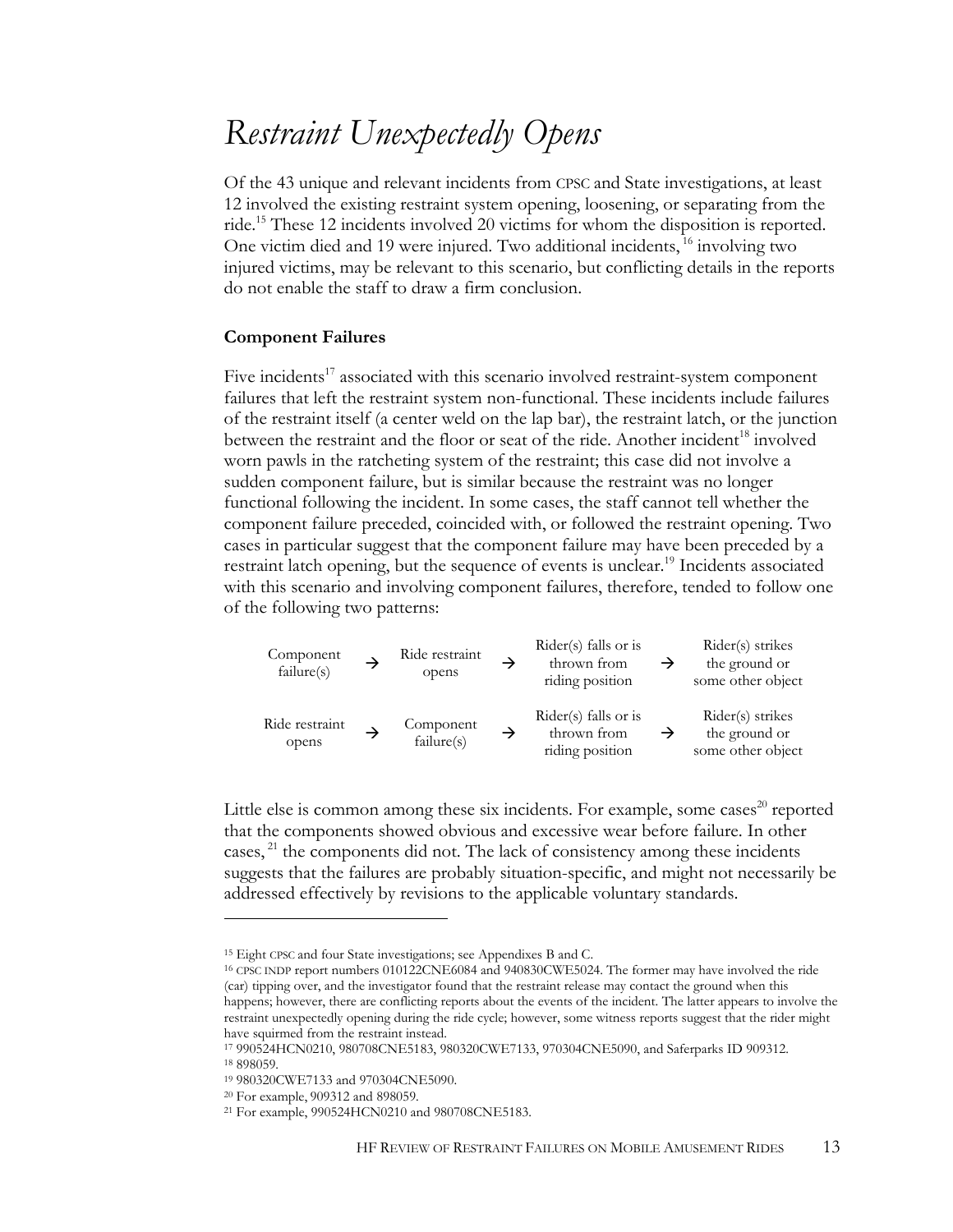#### **Non-component Failures**

Five incidents<sup>22</sup> of the restraint unexpectedly opening did not report a component failure and are generally consistent with the following pattern:

| Ride restraint | $Rider(s)$ falls or is           | Rider(s) strikes the |
|----------------|----------------------------------|----------------------|
| opens or       | thrown from riding $\rightarrow$ | ground or some       |
| loosens        | position                         | other object         |

Two additional cases<sup>16</sup> may involve the pattern above, but the available incident details are inconsistent.

In some of these cases, later inspection or testing found the restraint latching or locking system to be working as intended.<sup>23</sup> The staff is also aware of one "out-ofscope" case<sup>24</sup> in which a ride restraint opened during the ride cycle but later appeared to be fully functional. These incidents suggest that the restraint was either physically opened during the ride cycle or was not properly closed before the ride cycle, causing it to open when a force was applied to it during the cycle. The details surrounding some incidents suggest the latter.

For example, in three cases, $^{25}$  the incident investigator or the operator himself stated that the restraint may not have fully locked or latched. Also, in three cases, $26$  force was likely being applied to the restraint when it opened because the seat of the ride was tilting forward or the ride motion forced the riders toward the restraint. Lastly, in one case<sup>27</sup> the restraint did not properly latch the first time it was closed, causing the operator to re-open and close the restraint; a witness on the ride claims that the restraint still was not properly closed. Based on these incidents, the design of the restraint latch may be relevant.

#### **Potential Preventive Measures**

Latch designs that improve the likelihood of operators closing the restraint properly may address some incidents associated with restraints unexpectedly opening. For example, all restraint latches should allow operators to readily identify the status of the restraint (open or closed) upon closure. The incident data supporting this as a requirement is not conclusive, however, and details about the specific restraint systems and latching mechanisms in use are not readily available. A special study or investigation into restraint latch mechanisms would probably be necessary before the staff could make specific recommendations.

25 020716HCN0633, 940830CWE5024, and 940817CCN2199

26 940830CWE5024, 940817CCN2199, and 930809CBB2486

<sup>22 020716</sup>HCN0633, 940817CCN2199, 930809CBB2486, 909411, and 909314. 23 020716HCN0633, 940817CCN2199, and 930809CBB2486, among those known to be relevant. Both incidents that may be relevant also involved a restraint operating as intended.

<sup>24 991021</sup>CNE5318; this case was only considered to be outside the scope of this project because the riders were held by a secondary restraint, and therefore, did not leave the intended riding position.

<sup>27 940830</sup>CWE5024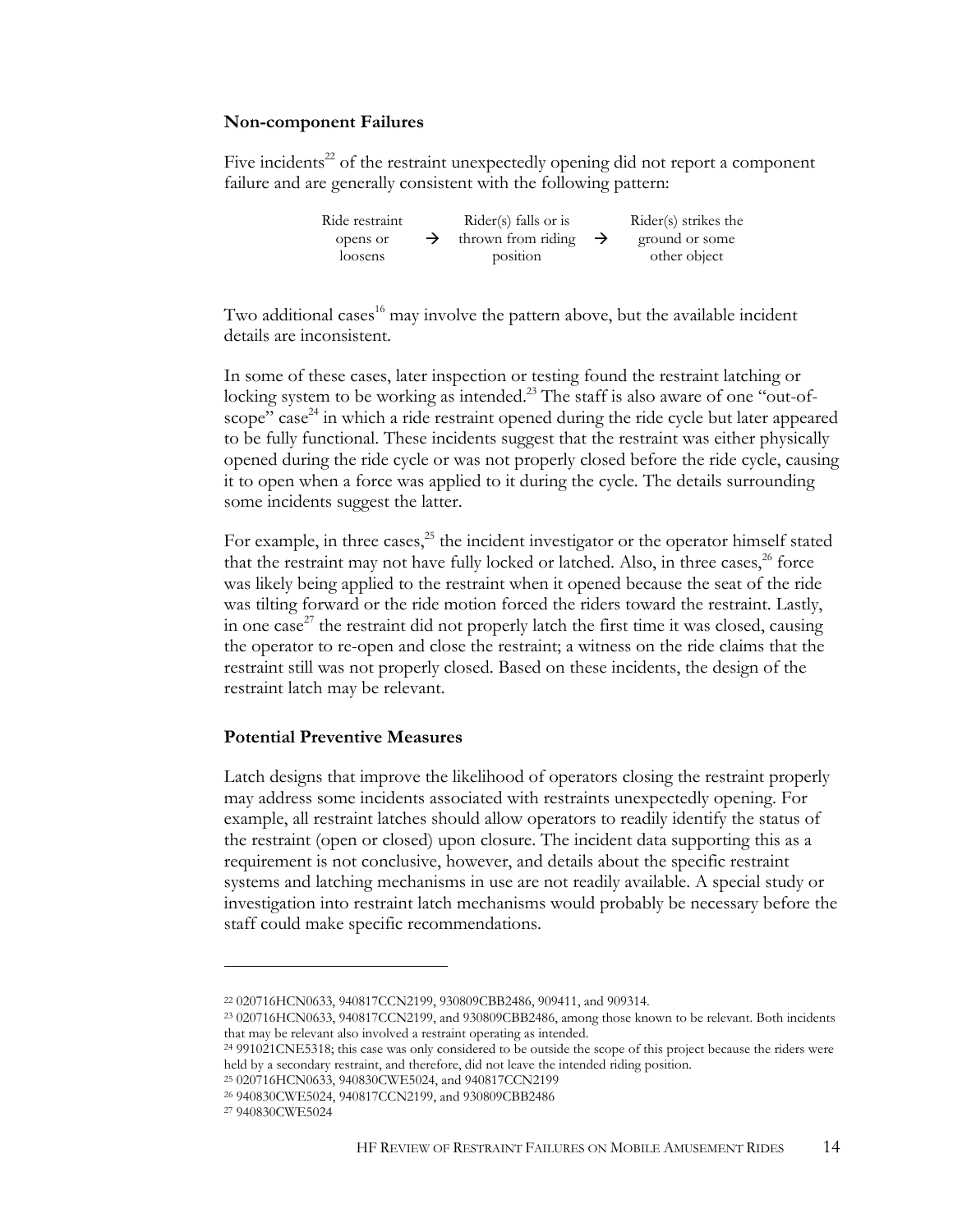The staff believes that the most effective method of preventing injuries associated with restraints unexpectedly opening would be to require redundant or secondary restraints on all rides that lack these restraints and from which a rider could be thrown due to the motion of the ride. Most incidents associated with this scenario, whether due to a component failure, the operator failing to latch the restraint, or some other cause, are unlikely to have resulted in injury if a secondary restraint, such as a seatbelt, had been in use.<sup>28</sup>

<sup>&</sup>lt;sup>28</sup> The "out-of-scope" incident referred to earlier, 991021CNE5318, is consistent with this, in that a restraint unexpectedly opened but the riders were uninjured because they were held by a secondary restraint.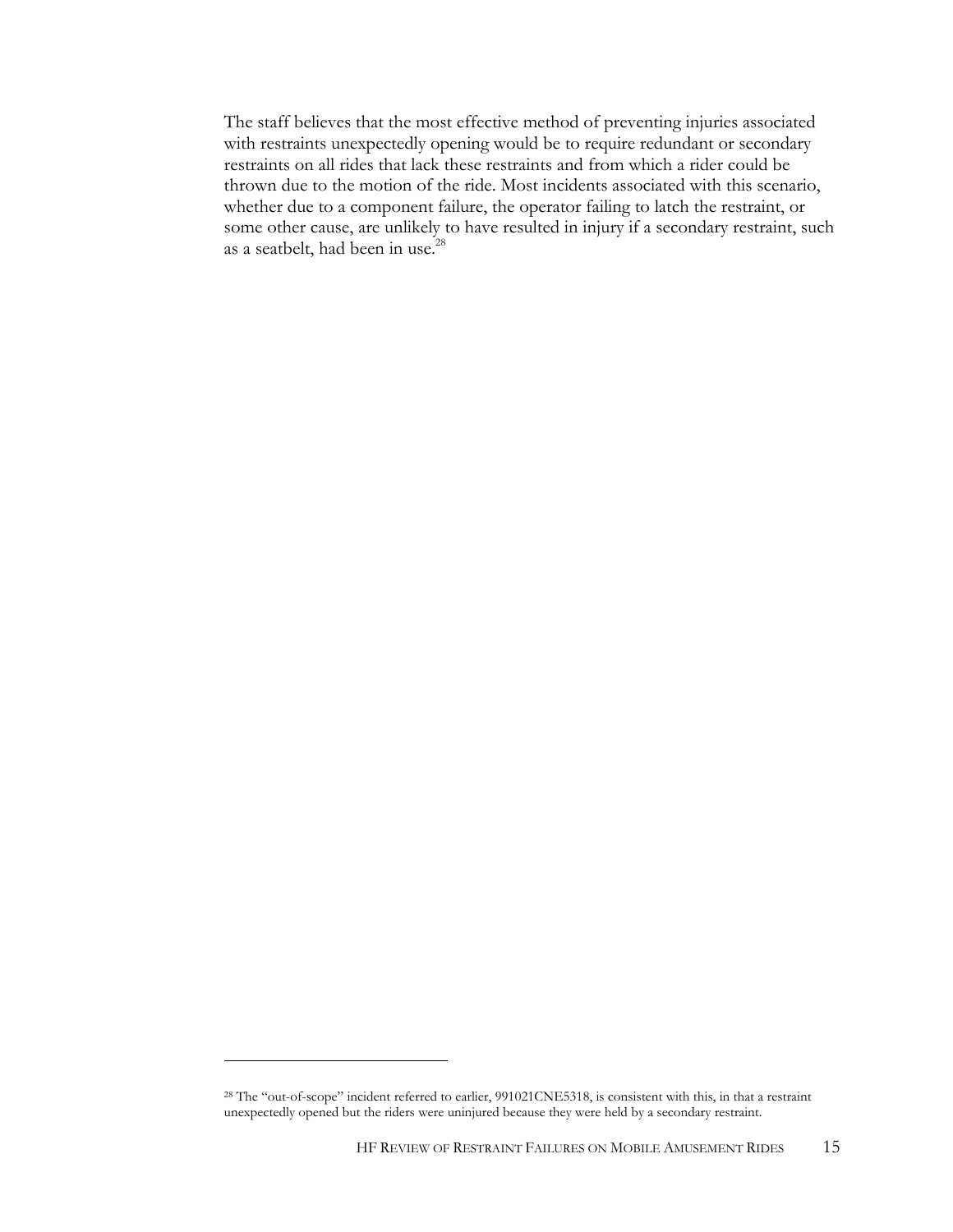### *Rider Defeats Restraint*

Of the 43 unique and relevant incidents from CPSC and State investigations, at least 10 involved the rider deliberately squirming from or opening the existing restraint and leaving the intended riding position during the ride cycle.<sup>29</sup> These  $10$  incidents involved 11 victims for whom the disposition was reported. Three victims died and eight were injured. Three additional incidents, involving three injured victims, may have involved this scenario, but conflicting details and reports surrounding the incidents do not enable the staff to draw a firm conclusion.<sup>30</sup>

This scenario differs substantially from the unexpected-opening scenario because the rider takes an active role in the restraint-system failure. Hence, most investigators are likely to attribute incidents associated with this scenario to rider error or misconduct. As described in *Hazard Patterns*, the amusement ride industry and state regulatory agencies tend to attribute most amusement ride incidents—perhaps 75 percent or more—to rider error or misconduct. If one presumes that this percentage also holds for restraint failures on amusement rides, finding ways of addressing incidents associated with the rider defeating the restraint system might have a substantial impact on the number of amusement ride incidents associated with restraint failures.

#### **Restraint Design**

 $\overline{a}$ 

Incidents associated with this scenario require that the rider be physically capable of defeating the restraint system. Hence, the design or defeatability of the ride restraint is relevant to this scenario. The available incident data show that riders generally defeat amusement ride restraints by either squirming from or manually opening the restraint system.

For example, at least six incidents $31$  relevant to this scenario involved the rider squirming or sliding out from under a closed restraint, and were generally consistent with the following pattern:

| Rider squirms |               | Rider falls or is |               | Rider strikes the |
|---------------|---------------|-------------------|---------------|-------------------|
| from ride     | $\rightarrow$ | thrown from       | $\rightarrow$ | ground or some    |
| restraint     |               | ride              |               | other object      |

As described earlier, the staff has very little information on the general types of restraints available on mobile amusement rides, and the incident data do not provide much more detail. The ability to squirm from a restraint, however, does require enough space between the restraint and the rider to allow escape, suggesting a possible anthropometric mismatch between the restraint design and rider

<sup>&</sup>lt;sup>29</sup> Eight CPSC and five State investigations; see Appendixes B and C.<br><sup>30</sup> 940830CWE5024 (see footnote 16), 909402, and 909395. The latter two incidents do not specify whether a restraint was in place at the time of the incident.

<sup>31 020827</sup>CWE5027/909382, 990917CWE6003, 980609CWE7164, 970409HCC3090/898124, 970220CHE5083, and 960819CCN1702.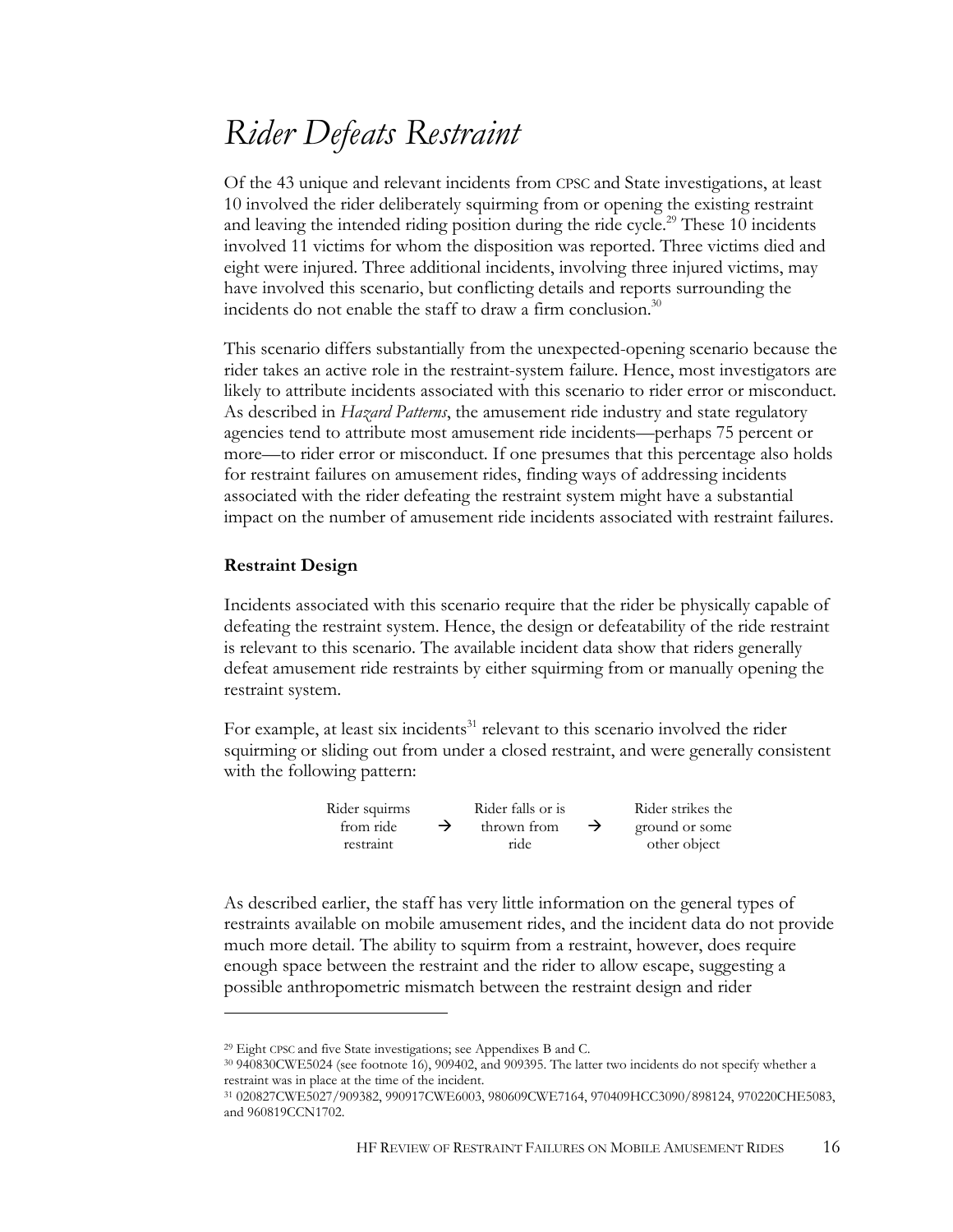dimensions. Two incidents of this type involved children who were smaller than the ride manufacturer's recommended size for riding without an adult.<sup>32</sup> Some rides use a single lap bar to restrain multiple riders at once.<sup>33</sup> Anthropometric differences among riders in this situation effectively guarantees unequal restraint, and would typically enable the smallest riders to escape more easily.

At least three other incidents involved the rider manually opening or unlatching the restraint.<sup>34</sup> These incidents were generally consistent with the following pattern:



For the rider to open the restraint, he or she must have access to the restraintopening mechanism and be capable of operating that mechanism. All three rides reportedly used a seatbelt as the restraint, which probably provides the rider with easy access to the restraint-opening mechanism. These mechanisms also appear easy to open since, for example, one was opened by a 2-year-old child.

#### **Cognitive Development**

The rider's level of mental or cognitive development appears particularly relevant to this scenario. For example, in four of the 10 incidents known to be associated with this scenario, the rider was no more than 3 years of age.<sup>35</sup> Two additional incidents involved mentally disabled riders, one of whom was reported to have been mentally equivalent to a 5-year-old.<sup>36</sup> All three of the incidents that are possibly, but not definitely relevant to this scenario involved 3- or 4-year-old riders.<sup>37</sup>

Children's knowledge of safety precautions and ability to assess risk are much better at 8 years of age than for younger children (Cushman & Rosenberg, 1991). Yet, of the 13 incidents that potentially involved a rider defeating the restraint system in some way, nine involved riders whose cognitive development levels were probably less than that of a typical 8-year-old, and one involved an 8-year-old child. Many of the children involved in these incidents, therefore, were probably unable to fully appreciate the dangers associated with defeating the restraint.

Furthermore, most children from the age of 2 years to about 6 or 7 years have a limited ability to think logically about situations and events, and are unable to concentrate on multiple aspects of a problem or situation at once (Goswami, 1998; Shaffer, 1999; Vasta et al., 1999). These children tend to center their attention on one salient aspect of a problem, and to make a decision based on that aspect. This

<sup>32 020827</sup>CWE5027/909382 and 970409HCC3090/898124.

<sup>33</sup> For example, those involved in 970409HCC3090/898124 and 970220CHE5083. 34 010515CNE6365, 909315, and 898055.

<sup>35 020827</sup>CWE5027, 010515CNE6365, 980902CWE5016, and 970409HCC3090

<sup>36 990917</sup>CWE6003 and 960819CCN1702

<sup>37 940830</sup>CWE5024, 909402, and 909395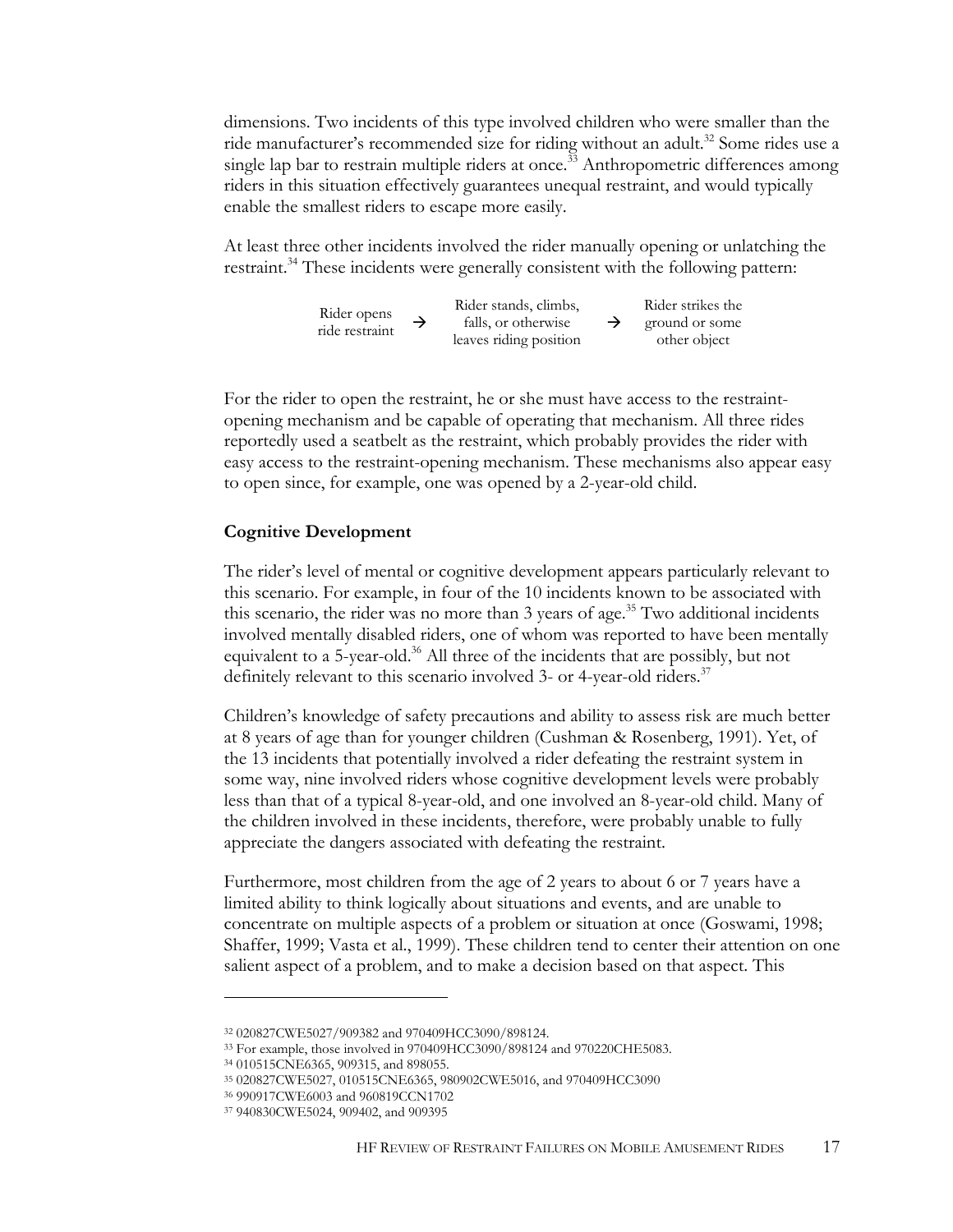tendency suggests that a preschool-age child who wanted to achieve a certain goal would likely focus on the actions necessary to achieve that goal, without simultaneously considering the potentially negative consequences of those actions.

The available incident data associated with this scenario and involving the nine victims within this age range are consistent with this conclusion. For example, an analysis of the incident data associated with these victims reveals the following:

- Three cases involved the rider becoming frightened and wanting to escape the ride. $38$
- One case involved a young child who opened his restraint and stepped from the ride to visit his sister.<sup>39</sup>
- One case involved a rider leaning up and out of the car while reaching toward a surrounding fence, seemingly in an attempt to slap the hands of others on the opposite side of the fence.<sup>40</sup>

#### **Thrill-Seeking Behavior**

Some incidents associated with this scenario do not appear to have involved immature cognitive development. For example, two incidents involved adult males deliberately pulling their legs out from under a restraint, placing them on the seat beside them, and riding while turned sideways in the seat.<sup>41</sup> It is doubtful that these riders failed to recognize the potential risks associated with defeating a restraint, and most adolescents are likely to be as capable of recognizing the consequences of risky behaviors as adults (Beyth-Marom et al., 1993). However, the riders involved in these incidents still chose to defeat the restraint and to ride incorrectly rather than to ride in the manufacturer's intended riding position.

A decision to defeat the restraint implies that the riders may have perceived the benefits of doing so as outweighing the associated costs. This cost-benefit evaluation is considered by many researchers to be the most significant factor affecting riskbased decisions (Ropeik & Slovik, 2003; Wickens, 1992). The perceived costs of defeating the restraint may include the perceived increase in injury risk and the required effort to defeat the restraint. The perceived benefits are less obvious. Amusement rides provide "controlled exposure to fear, thrills, and excitement" and the illusion of danger (Brain Injury Association of America, 2004; Avery, 2001), and this characteristic suggests the most likely perceived benefit of defeating the restraint: The increased thrill associated with riding unrestrained.

Sensation-, stimulation-, or thrill-seekers—whom Farley (1986) labels as *Type T personalities*—are willing to accept and to even seek out a greater level of risk than

<sup>38 020827</sup>CWE5027/909382, 990917CWE6003, and 960819CCN1702.

<sup>39 010515</sup>CNE6365

<sup>40 909395</sup> 

<sup>41 980609</sup>CWE7164 and 970220CNE5083. *Adult* refers to someone 18 years of age or older.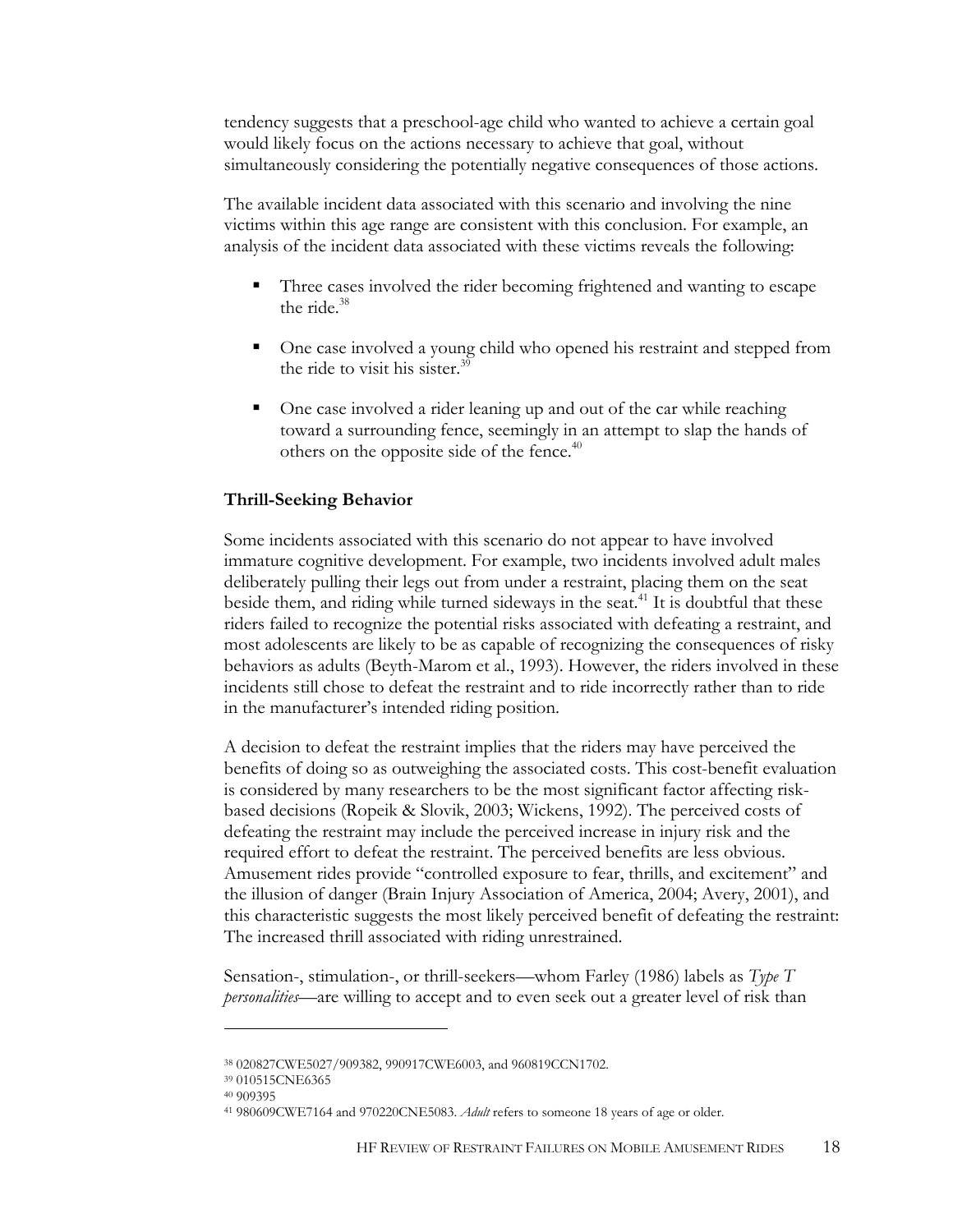most consumers. These people are not only less likely to obey a warning about a hazardous situation, but may intentionally ignore the warning just to experience the increased risk (DeJoy, 1999). Repeated exposures to potentially dangerous situations without injury tends to lower the perceived risks associated with those situations, and increases the chances that the person who is performing risky behaviors will do so again or will perform even more daring actions. Hence, thrill-seeking riders will probably continue to defeat restraint systems on amusement rides as long as they are physically capable of doing so, making prevention very difficult.

#### **Other Possible Factors**

Several incidents suggest that operator attention and vigilance are relevant. Five incidents associated with this scenario reported that the operator of the ride was looking away from or not paying attention to the ride when the rider left the intended riding position.<sup>42</sup> In two of these cases, the operator was pressing the start button while his back was to the riders. Had the rider's attempts to defeat the restraint been detected earlier, the operator would have been able to respond earlier and may have prevented the resulting rider injury. Ride-stop or emergency-stop time may also be relevant to this scenario. In at least six incidents, the ride operator saw the rider defeat the restraint and began the stop sequence, hit the emergency stop button, or took some other action to stop the ride.<sup>43</sup> In each case, however, the rider left the intended riding position and was injured before the ride could stop.

#### **Potential Preventive Measures**

-

Existing restraint systems appear to be designed with the goal of limiting unintentional, not deliberate, escape from the restraint system. Although this goal might be reasonable in the context of thrill-seeking riders, the available data show that many incidents involved very young riders, and that these riders are not likely to be defeating restraints for increased thrill. The most effective way to reduce deaths and injuries associated with this scenario would likely be to design the system so that riders are unable to squirm from the restraint while it is closed and are unable to open the restraint during the ride cycle. Specific recommendations are difficult to make given the limited data available on ride and restraint designs.

Additional preventive measures that may be somewhat effective in addressing incidents associated with this scenario could include the following:

 *Secondary restraints*: Although riders may be capable of defeating a secondary restraint, the restraint's presence provides an extra safeguard that the rider must circumvent, and would provide the ride operator with extra time to detect the rider's attempts to defeat the restraints and to respond appropriately. Secondary restraints would likely be more effective for young

<sup>42 020827</sup>CWE5027/909382, 010515CNE6365, 980902CWE5016/909377, 970409HCC3090, and 898055. 43 020827CWE5027/909382 (E-stop), 990917CWE6003 (E-stop), 980902CWE5016/909377 (pressed stop), 970220CNE5083 ("off"), 960819CCN1702 (started stop sequence), 909315 (slowed ride)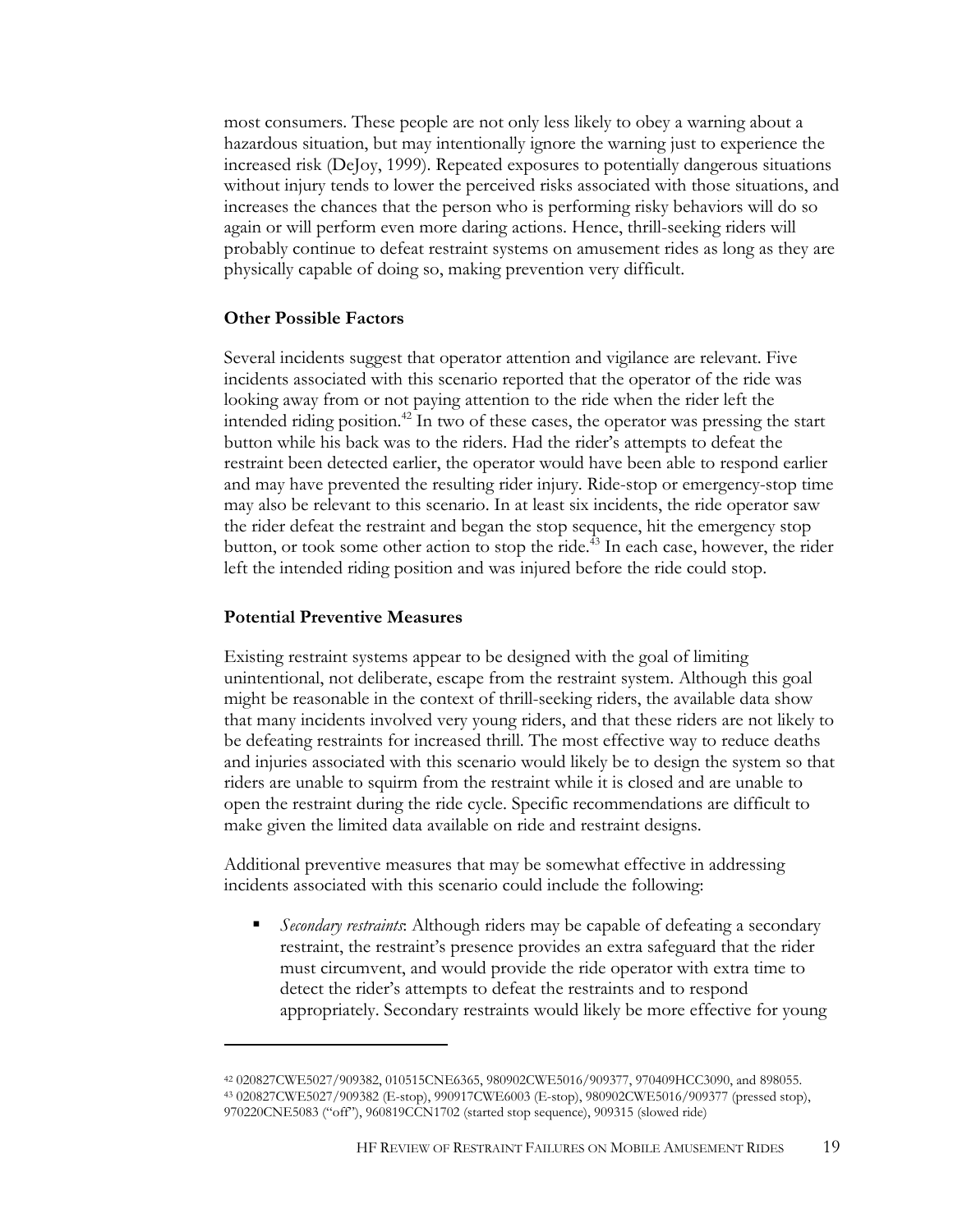riders than for adolescents and adults since (1) young children have less advanced motor skills and would probably require more time to defeat any given restraint, and (2) young children are likely to defeat restraints due to limited cognitive development rather than thrill-seeking behavior and would, therefore, be less likely to hide that they are trying to defeat the restraints.

- *Reduced ride-stop times*. The typical operator response to detecting that a rider is trying to defeat or has defeated a restraint is to stop the ride. However, amusement rides do not stop immediately. Although sudden stops would be counterproductive, minimizing the time for the ride to stop safely would reduce the time available to the rider to defeat the restraint or to be thrown due to the ride's motion. Alternatively, more rides could be designed to automatically begin emergency-stop procedures if the restraint opens during the ride cycle or the rider leaves the intended riding position with the restraint still intact.<sup>44</sup>
- *Improved operator-rider visibility*: The ability of the ride operator to see the riders during the ride cycle is crucial for the ride operator to detect rider attempts to defeat the restraints. Improved visibility, however, is only likely to be effective if operators are vigilant in watching riders, and the incident data suggests that problems with the latter are more relevant to this scenario.

Warnings to consumers about the hazards associated with defeating the restraints are unlikely to substantially reduce the frequency of injuries associated with this scenario. As described earlier, riders who engage in this behavior appear to be those with limited cognitive development or those who engage in thrill-seeking behaviors. Instructing the former on proper riding behavior is important, but may not be effective if the rider panics during the ride cycle and wants to escape. Thrill seekers are likely to either ignore warnings about the potential dangers, or perform the very actions warned about to increase the thrill experience of the ride, making the warning counterproductive. Still, providing parents and other caregivers with adequate warning information about the potential risks might have some impact in that it would allow these consumers to make more educated decisions about whether their children should be placed on a ride.

<sup>44</sup> For example, the latter might be done through the use of sensors.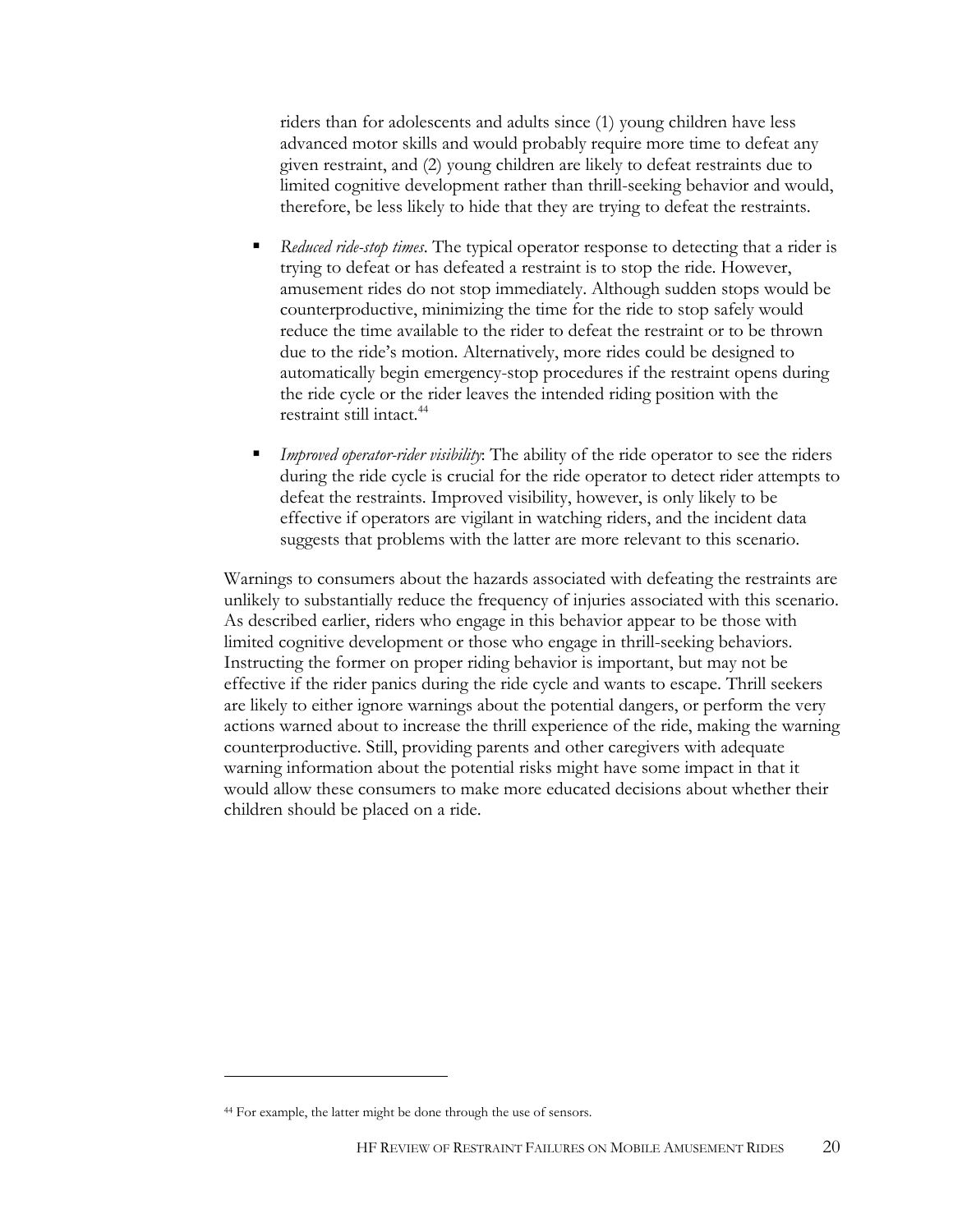### *Conclusions*

The incident data relevant to restraint failures on mobile amusement rides suggest that most incidents involve either the restraint system unexpectedly opening during the ride cycle or the rider deliberately defeating the restraint system. However, the factors relevant to, and possibly contributing to, a particular scenario do not necessarily apply to all incidents associated with that scenario.

Some unexpected-opening incidents appear to have involved the operator not closing the restraint properly. More detailed investigations or analyses of the restraint designs associated with incidents involving this scenario would be necessary before specific recommendations could be made. Restraint or latch designs that allow operators to readily identify the status of the restraint as either open or closed may address some of these incidents. The most effective preventive measure, however, would be to require redundant or secondary restraints on all rides from which a rider could be thrown if the primary restraint unexpectedly opened. This would likely be effective at preventing all incidents associated with this scenario, whether due to a component failure or not.

Preventing incidents associated with riders defeating restraint systems would be considerably more difficult, and would require making the rides essentially riderproof. That is, to design the system so that riders are unable to squirm from the restraint while it is closed and are unable to open the restraint during the ride cycle. Specific recommendations would require more detailed analyses of rides, restraints, and the particular methods employed by riders to escape. Secondary restraints may slow riders' escape and provide the operator with more time to stop the ride, and reducing the time for a ride to stop would limit the time available to a rider to escape after being detected. It is unclear, however, how effective these measures would have been at preventing the incidents on record.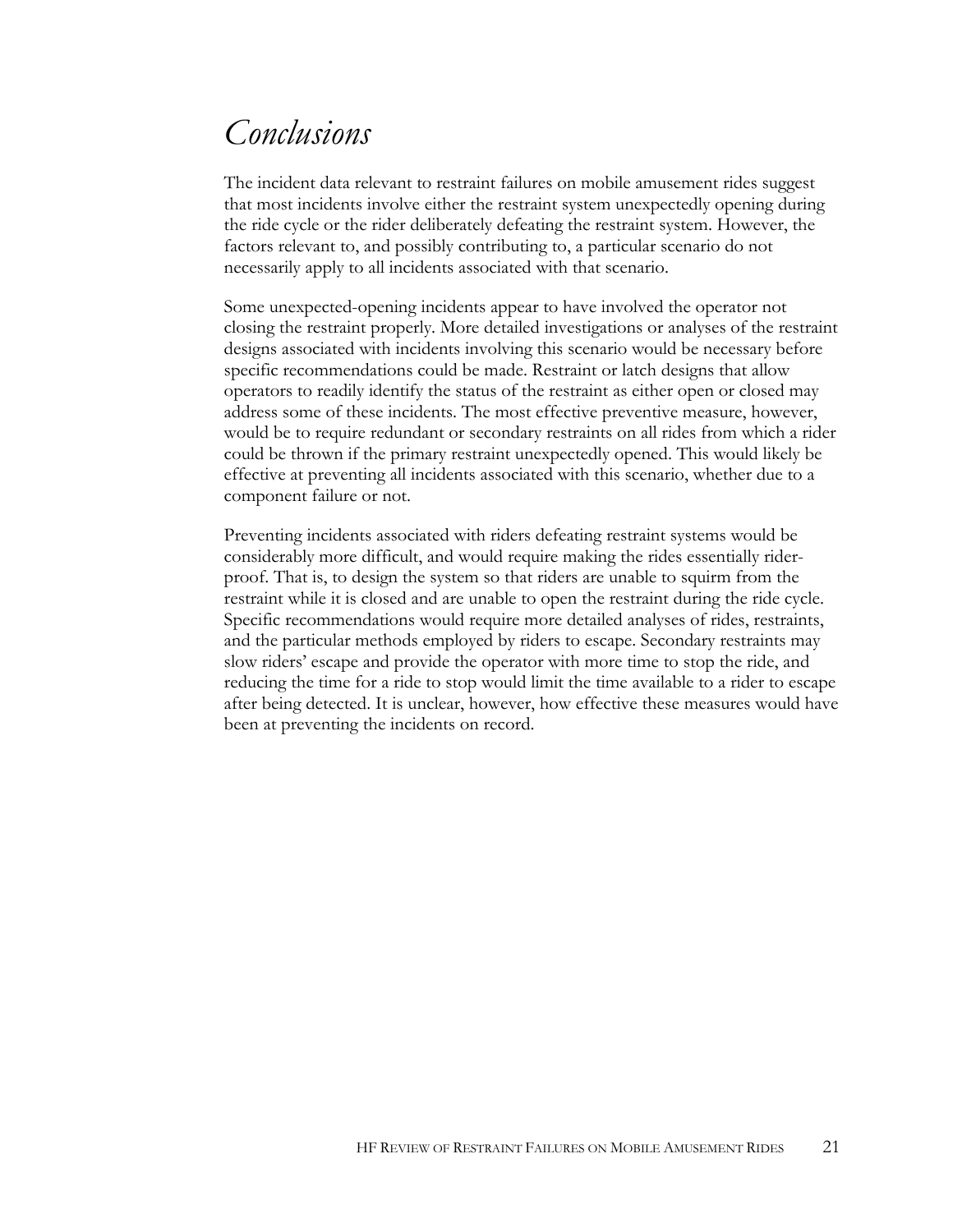### *References*

- Avery, W. (2001). *Amusement rides—pushing the safety envelope* [On-line]. Available: http://www.expertsafety.com/pushingsafety.html.
- Beyth-Marom, R., Austin, L., Fischhoff, B., Palmgren, C., & Jacobs-Quadrel, M. (1993). Perceived consequences of risky behaviors: Adults and adolescents. *Developmental psychology, 29*(3), 549–563.
- Brain Injury Association of America. (2003). *Blue ribbon panel review of the correlation between brain injury and roller coaster rides* [On-line]. Available: http://www.biausa.org/word.files.to.pdf/good.pdfs/BlueRibbonReport.pdf.
- Cushman, W. H., & Rosenberg, D. J. (1991). Human factors in product design (Vol. 14). In G. Salvendy (Series Ed.), *Advances in human factors/ergonomics*. New York: Elsevier. 301–302.
- DeJoy, D. M. (1999). Motivation. In M. S. Wogalter, D. M. DeJoy, & K. R. Laughery (Eds.), *Warnings and risk communication* (pp. 221–244). Philadelphia: Taylor & Francis.
- Durbin, D. -A. (2001, July 31). Mechanical failures rare on Michigan carnival and amusement rides. *The Associated Press State & Local Wire*.
- Eggen, D. (1999). Accidents up despite safeguards in new, faster amusement park rides. *The Washington Post, 119*(34).
- Farley, F. (1986, May). The big T in personality. *Psychology today*, 44–52.
- Goswami, U. (1998). Cognition in children. (P. Bryant & G. Butterworth, Eds.). East Sussex, UK: Psychology Press. 270.
- Halper, E. (2001). Ride at your own risk—Tragic deaths at amusement parks made headlines last summer. But the real news is the rise in injuries. *Good Housekeeping*.
- Kingsley, J. (2003). High tech hunks of steel: Fixed-site amusement rides and safety under state regulation. *Journal of Technology Law and Policy, 5*(Summer).
- Levenson, M. S. (2002). *Amusement ride-related injuries and deaths in the United States: 2002 update*. Bethesda, MD: U.S. Consumer Product Safety Commission.
- Levenson, M. S. (2003). *Amusement ride-related injuries and deaths in the United States: 2003 update*. Bethesda, MD: U.S. Consumer Product Safety Commission.
- Levenson, M. S. (2004). *Amusement ride-related injuries and deaths in the United States: 2004 update*. Bethesda, MD: U.S. Consumer Product Safety Commission.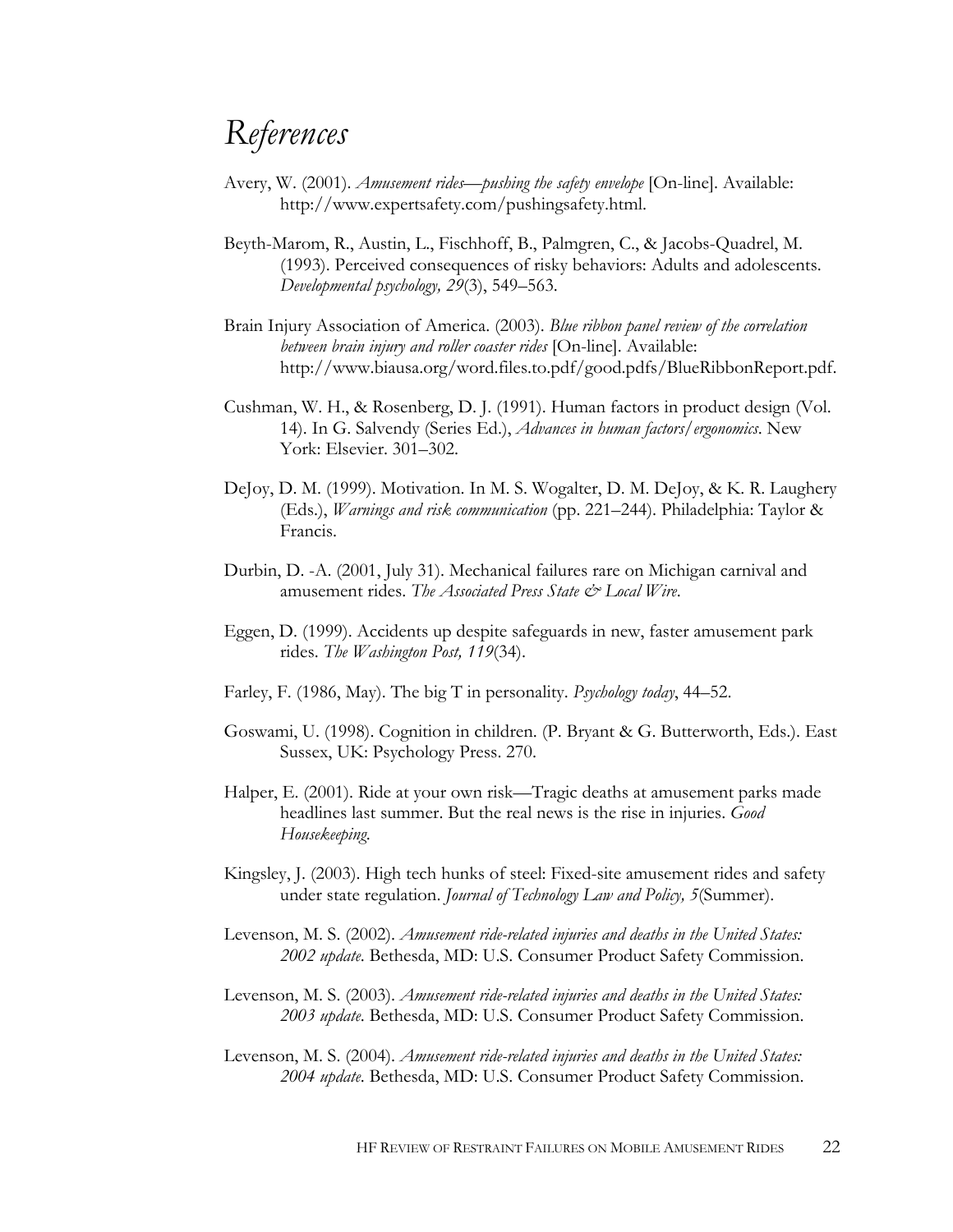- Morris, C. C. (2001). *Amusement ride-related injuries and deaths in the United States: 1987– 2000*. Bethesda, MD: U.S. Consumer Product Safety Commission.
- Ohio Department of Agriculture. (2004). *Ohio amusement ride safety: Highlights of ODA's consumer safety tips and ride inspection program* [On-line]. Available: http://www.ohioagriculture.gov/pubs/divs/amus/curr/amus-fs-ridesafety-011604.stm.
- Oklahoma Department of Labor. (2001). *Labor commissioner encourages ride safety at state fair* [On-line]. Available: http://www.state.ok.us/~okdol/press/pr091001.htm.
- Orlando Business Journal. (2002, October 29). *Commissioner says patrons cause most fair ride accidents* [On-line]. Available: http://orlando.bizjournals.com/orlando/stories/2002/10/28/daily27.html.
- Outdoor Amusement Business Association. (2004a, January 16). *Carnival facts* [Online]. Available: http://www.oaba.org/facts.htm.
- Outdoor Amusement Business Association. (2004b, January 16). *Carnival safety* [Online]. Available: http://www.oaba.org/carnsafe.htm.
- Outdoor Amusement Business Association. (2004c, January 16). *Safety in the carnival industry: Where fun is serious business* [On-line]. Available: http://www.oaba.org/safety.htm.
- Ropeik, D., & Slovic, P. (2003). Risk communication: A neglected tool in protecting public health. *Risk in perspective, 11*(2).
- Saferparks. (2002). *Sources of data on U.S. amusement ride-related accidents and injuries*. La Jolla, CA: Author.
- Shaffer, D. R. (1999). *Developmental psychology: Childhood & adolescence* (5<sup>th</sup> ed.). Pacific Grove, CA: Brooks/Cole Publishing Company. 234–248.
- Technical Standards & Safety Authority. (2002). *2001 State of Public Safety*. Ontario, Canada: Author. 9–12.
- Technical Standards & Safety Authority. (2003). *2002 State of Public Safety*. Ontario, Canada: Author. 9–11.
- Vasta, R., Haith, M. M., & Miller, S. A. (1999). *Child psychology: The modern science* (3rd ed.). New York: John Wiley & Sons. 258–269.
- Wickens, C. D. (1992). *Engineering psychology and human performance* (2<sup>nd</sup> ed.). New York: Harper Collins Publishers. 258–261, 289–292, 423–439.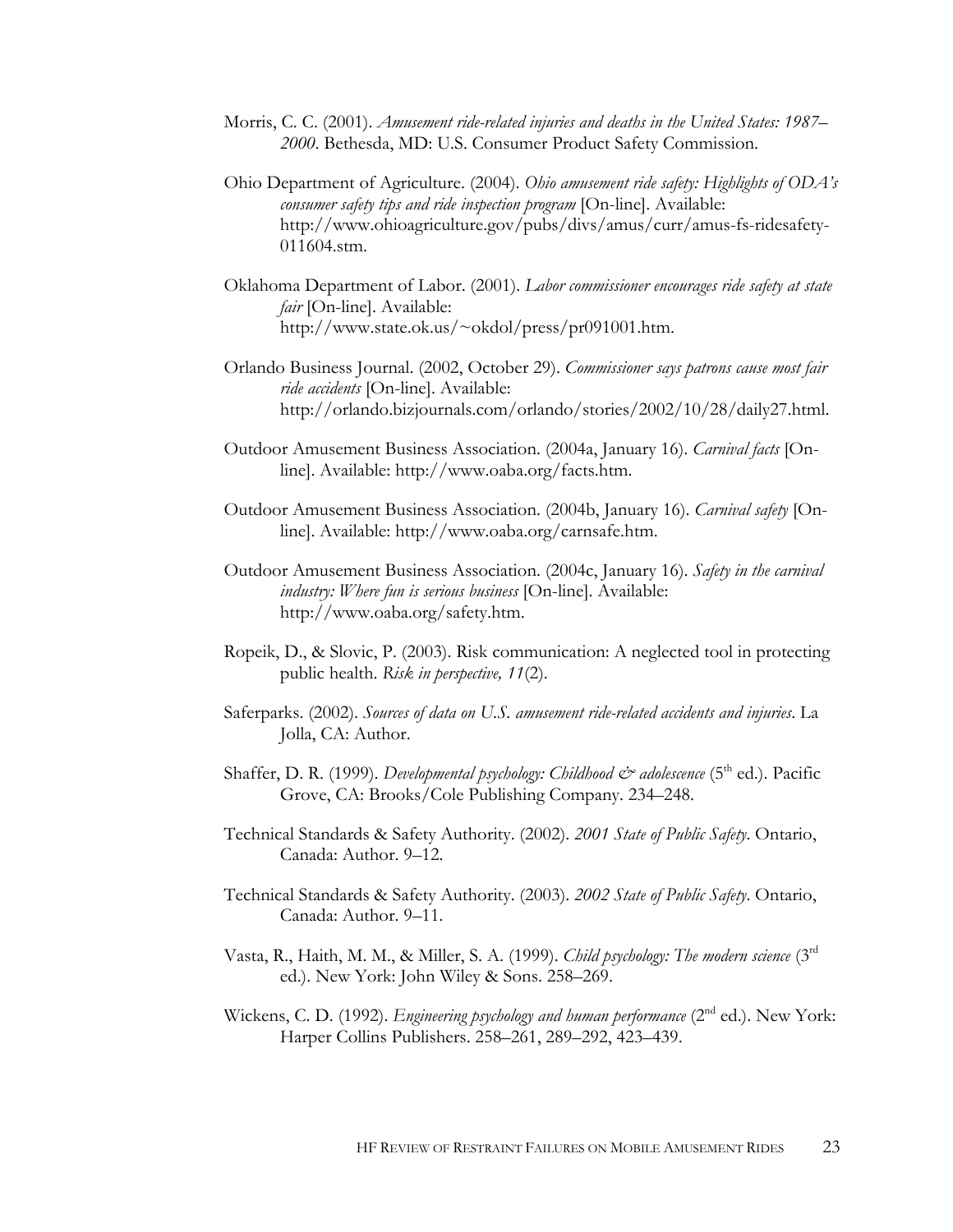# *Appendix A: Sample Restraint Images*

| <b>INDP Report No.</b> | Ride         | Reported Restraint | Image(s) |
|------------------------|--------------|--------------------|----------|
| 020827CWE5027          | (RESTRICTED) | Security bar/cage  |          |
| 020416CCN0406          | (RESTRICTED) | Lap bars           |          |
| 010122CNE6084          | (RESTRICTED) | Lap bar            |          |
| 990524HCN0210          | (RESTRICTED) | Padded lap bar     |          |

攬

 $\overline{\phantom{a}}$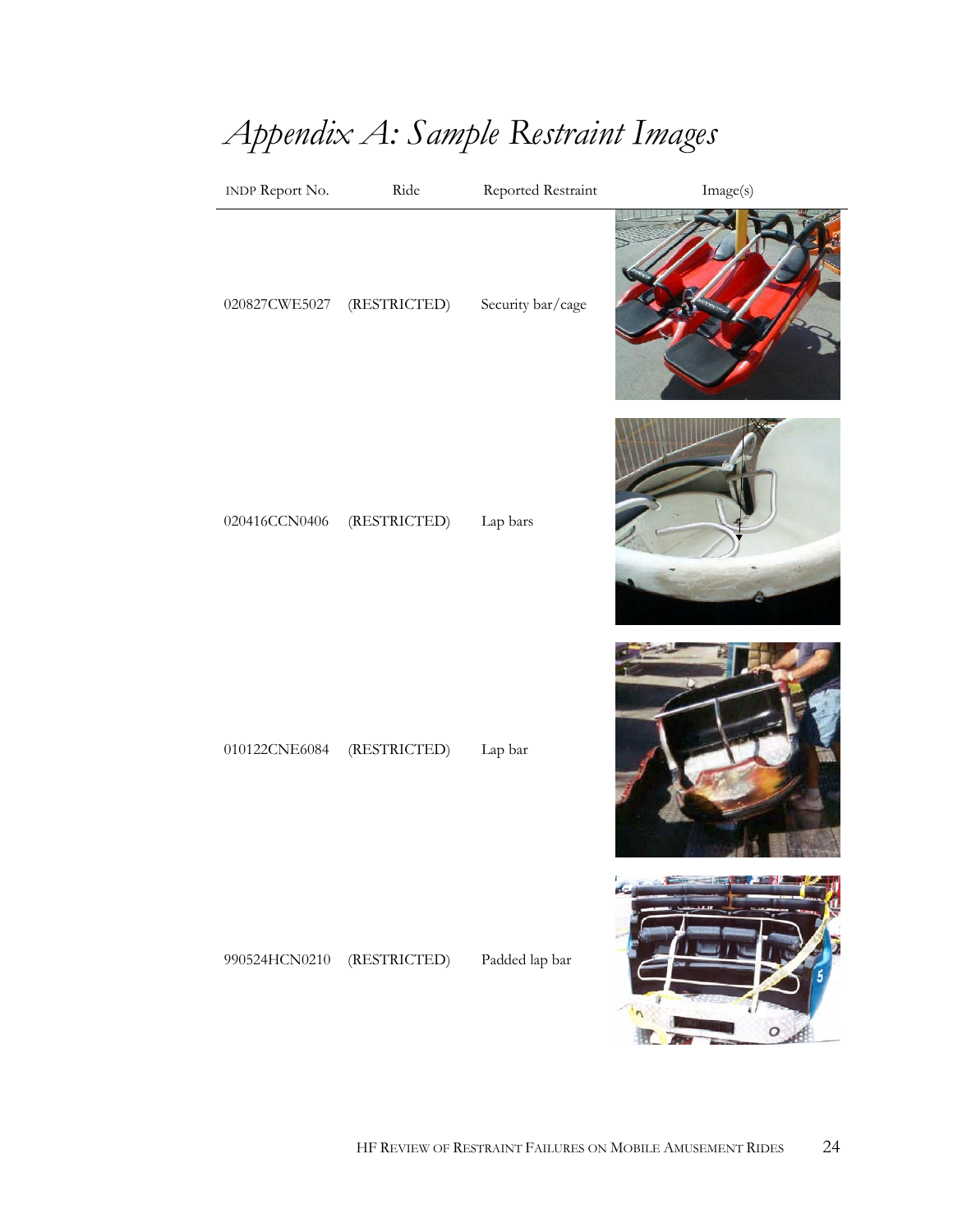| <b>INDP Report No.</b> | Ride         | Reported Restraint                               | Image(s) |
|------------------------|--------------|--------------------------------------------------|----------|
| 981022CCC3028          | (RESTRICTED) | Lap chain and<br>crotch chain                    |          |
| 980902CWE5016          | (RESTRICTED) | Rope with cam<br>locks                           |          |
| 980708CNE5183          | (RESTRICTED) | Sliding aluminum<br>lap bar with crotch<br>chain |          |
| 980609CWE7164          | (RESTRICTED) | Lap bar                                          |          |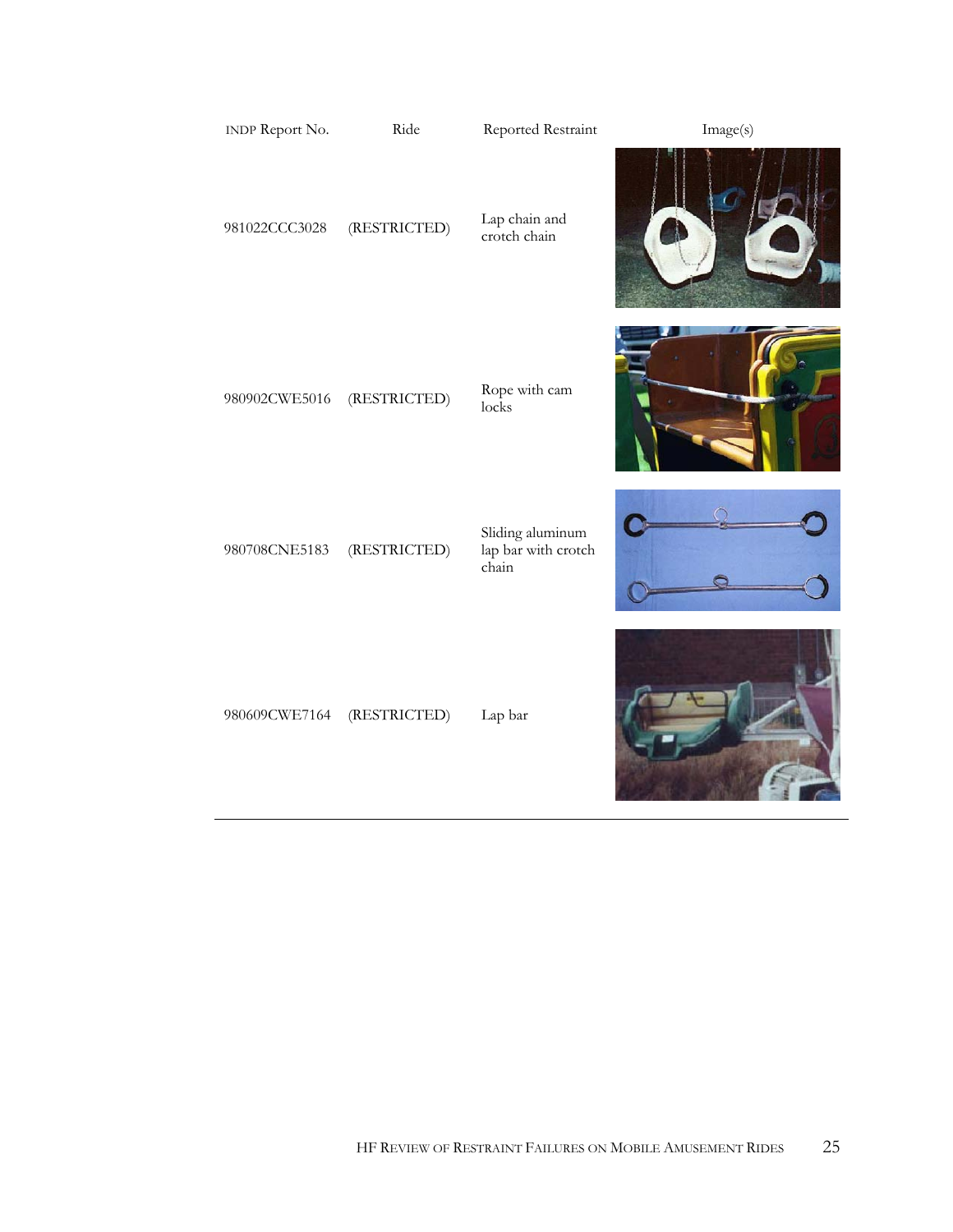# *Appendix B: Relevant CPSC Investigations*

| <b>INDP Report No.</b> | <b>Brief Description</b>                                                                                                                                                                                                                                                          | Hazard Pattern <sup>45</sup>                |
|------------------------|-----------------------------------------------------------------------------------------------------------------------------------------------------------------------------------------------------------------------------------------------------------------------------------|---------------------------------------------|
| 021016HNE7523          | An 8-year-old male sustained facial fractures and<br>lacerations when he was pulled from a moving car on<br>an amusement ride after reaching out and touching or<br>grabbing a steel upright on the ride.                                                                         | Unrestrained rider<br>leaves                |
| 020827CWE502746        | A 2-year-old male squirmed from his restraint and fell<br>from the back of a ride.                                                                                                                                                                                                | Rider defeats<br>restraint                  |
| 020716HCN0633          | Two victims, a 15-year-old female and 6-year-old<br>female, fell out of a car on an amusement ride when the<br>car door of the ride suddenly opened.                                                                                                                              | Restraint<br>unexpectedly opens             |
| 020416CCN0406          | A 30-year-old female was thrown to the ground while<br>riding an amusement ride with her friend.                                                                                                                                                                                  | Unrestrained rider<br>falls or is thrown    |
| 011001HEP8213          | An 8-year-old female, riding a carousel, let go of the<br>support pole and fell to the floor.                                                                                                                                                                                     | Unrestrained rider<br>falls or is thrown    |
| 010917HNE6705          | A 7-year-old victim was riding a roller coaster when the<br>ride stopped suddenly, throwing the victim forward and<br>causing him to strike his abdominal region on the front<br>of the car. The victim died.                                                                     | Unrestrained rider<br>falls or is thrown    |
| 010515CNE6365          | A 2-year-old male was injured when he got out of his<br>seat on a rotary kiddie-ride and the succeeding car ran<br>him over.                                                                                                                                                      | Rider defeats<br>restraint                  |
| 010122CNE6084          | A 39-year-old male fell about 12 feet when the riding<br>tub he was seated in tipped over.                                                                                                                                                                                        | Other/Unknown                               |
| 000327HCC0512          | A 19-year-old female and her friend were tossed around<br>in the car of the ride in which they were seated.                                                                                                                                                                       | Restraint<br>unexpectedly opens<br>(likely) |
| 990917CWE6003          | A 22-year-old (or 35-year-old) mentally disabled male<br>squirmed from his ride restraint, climbed onto the car in<br>which he was seated, and fell or was thrown from the<br>ride.                                                                                               | Rider defeats<br>restraint                  |
| 990524HCN0210          | Three victims-a 16-year-old female, a 20-year-old<br>female, and a 17-year-old male-were thrown from a<br>ride when the restraint latching mechanism sheared off<br>the side of the car in which they were seated. Another<br>rider was in the car, but not thrown from the ride. | Restraint<br>unexpectedly opens             |

<sup>45</sup> See *Hazard Patterns*: *Restraint Failure Hazard Patterns* for details. 46 CPSC INDP 020827CWE5027 and Saferparks record ID 909382 report on the same incident.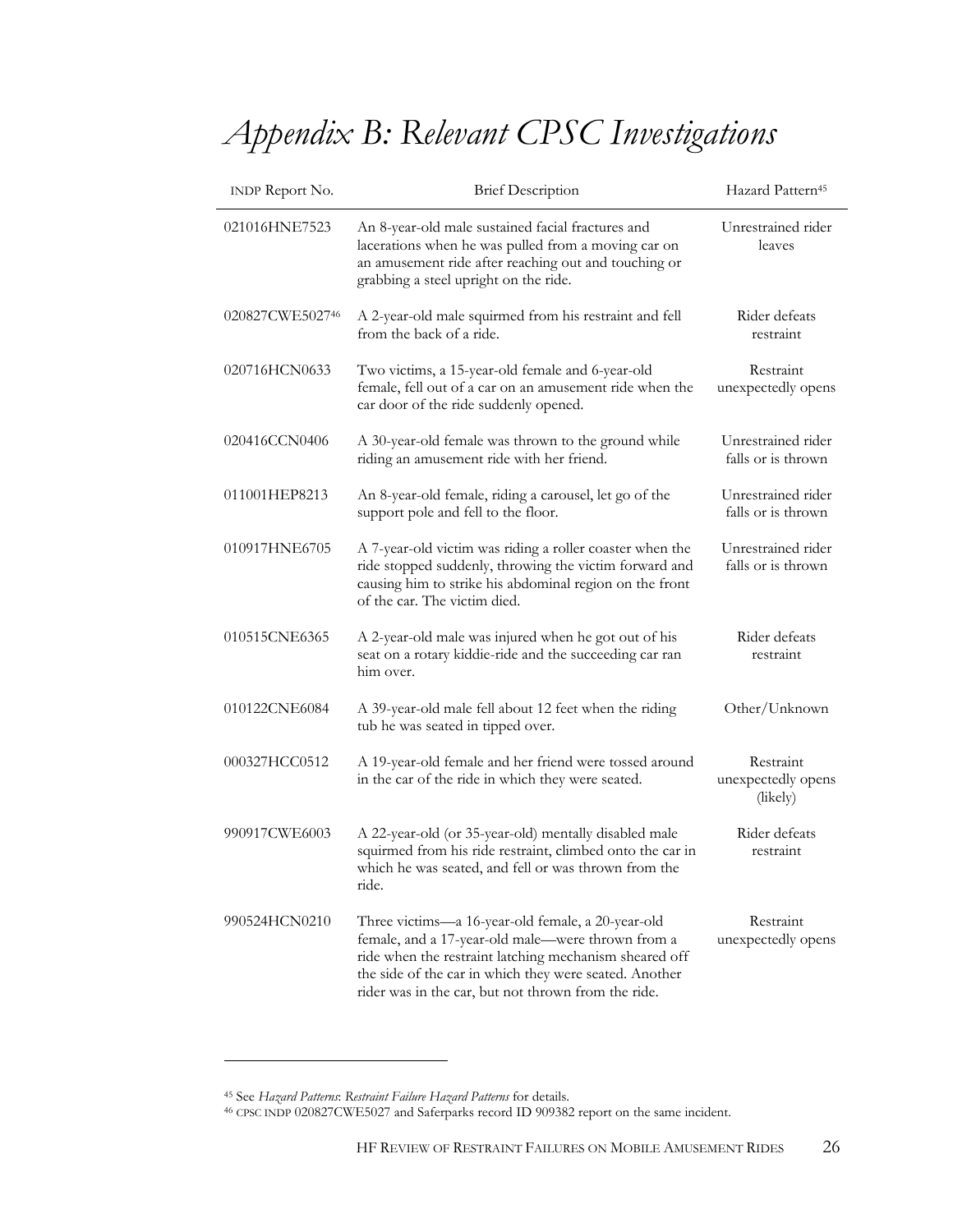| <b>INDP Report No.</b> | <b>Brief Description</b>                                                                                                                                                                                                    | Hazard Pattern <sup>45</sup>             |
|------------------------|-----------------------------------------------------------------------------------------------------------------------------------------------------------------------------------------------------------------------------|------------------------------------------|
| 990205CEP9003          | A 21-year-old female was thrown and "rattled" between<br>two seats. According to the victim, the rope restraint<br>that was present at the other seats was missing on hers.                                                 | Unrestrained rider<br>falls or is thrown |
| 981022CCC3028          | A 28-year-old female was thrown from her seat when<br>one of the S hooks that connects one of the seat's<br>support chains pulled out of the I bolt to which it was<br>attached.                                            | Other/Unknown                            |
| 980902CWE501647        | A 13-month-old male stood on his seat as the ride cycle<br>began, fell over the back of his seat and onto the ride<br>tracks, and was struck by the car behind his.                                                         | Rider defeats<br>restraint               |
| 980708CNE5183          | A 15-year-old female was thrown from the ride when<br>her lap bar broke.                                                                                                                                                    | Restraint<br>unexpectedly opens          |
| 980609CWE7164          | An 18-year-old male was thrown from his seat after he<br>had raised his leg onto his seat and sat sideways during<br>the ride cycle.                                                                                        | Rider defeats<br>restraint               |
| 980601CAA0468          | As the ride was slowing, the restraint bar opened and a<br>10-year-old male stood from his seat. The victim was<br>either thrown to the ground, or stepped from the ride,<br>lost his footing, and fell to the ground.      | Unrestrained rider<br>leaves             |
| 980320CWE7133          | A 15-year-old female, 16-year-old female, and 9-year-<br>old male were thrown from the car in which they were<br>seated when the lap bar broke loose from the car.                                                          | Restraint<br>unexpectedly opens          |
| 970409HCC309048        | A 3-year-old female, during her birthday party,<br>squirmed from her restraint, stood at her seat, and fell<br>from the ride and onto the floor. She was then struck<br>by the ride. The victim died.                       | Rider defeats<br>restraint               |
| 970304CNE5090          | Two victims, an 8-year-old male and 10-year-old male,<br>were thrown from their car when the lap bar broke<br>loose from the car.                                                                                           | Restraint<br>unexpectedly opens          |
| 970220CNE5083          | An adult male (30- or 34-year-old) was thrown from a<br>ride after he pulled his legs up and onto the seat, sitting<br>sideways in his seat.                                                                                | Rider defeats<br>restraint               |
| 960819CCN1702          | A mentally disabled teenage female (13- or 14-year-old)<br>wriggled from her restraint, fell or climbed through an<br>opening at the top of the ride, and fell from the ride.<br>She was then struck by the ride, and died. | Rider defeats<br>restraint               |

<sup>47</sup> CPSC INDP 980902CWE5016 and Saferparks record ID 909377 report on the same incident. 48 CPSC INDP 970409HCC3090 and Saferparks record ID 898124 report on the same incident.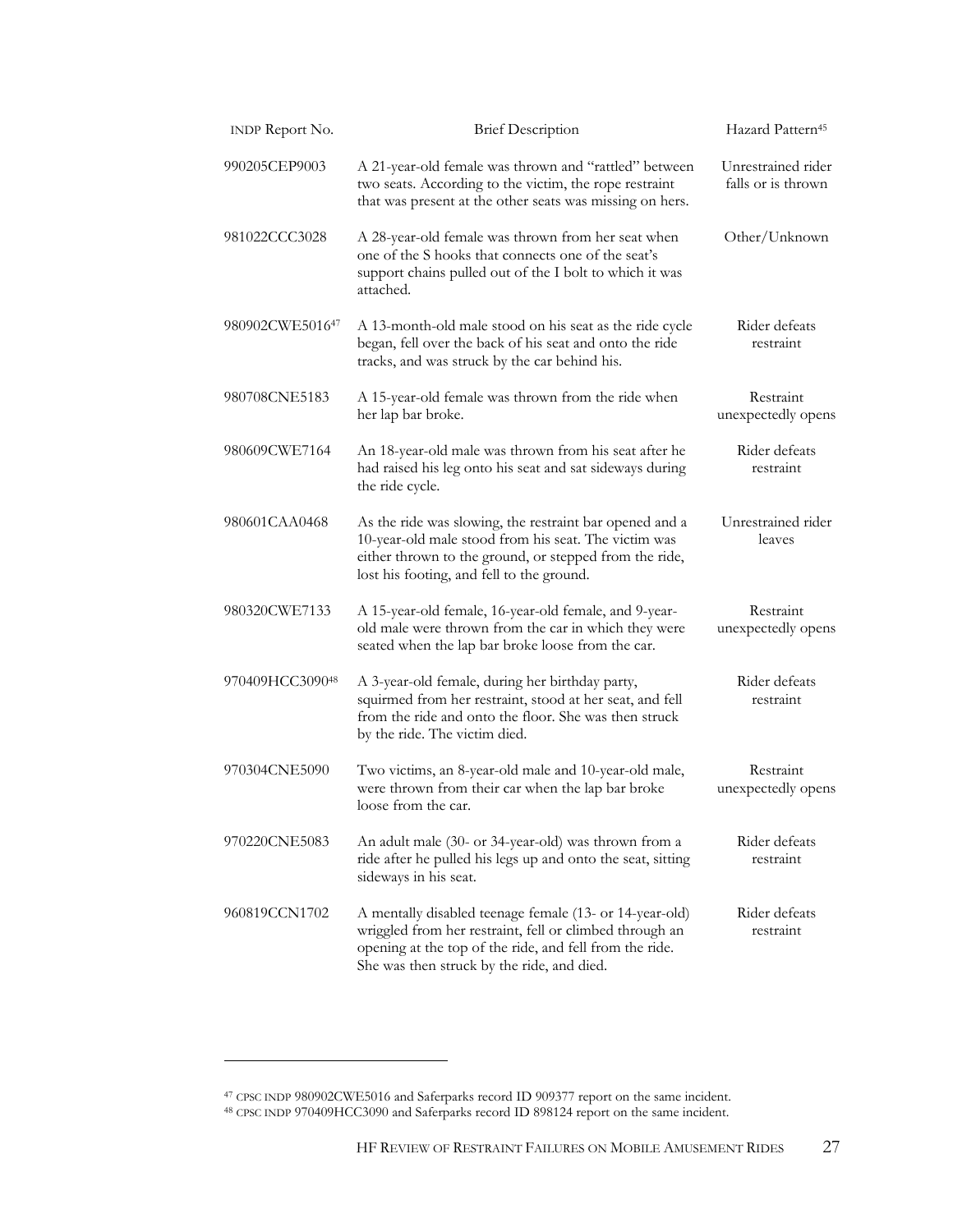| <b>INDP Report No.</b> | <b>Brief Description</b>                                                                                                                                                                                                                                              | Hazard Pattern <sup>45</sup>    |
|------------------------|-----------------------------------------------------------------------------------------------------------------------------------------------------------------------------------------------------------------------------------------------------------------------|---------------------------------|
| 960819HCC5534          | At least two victims, a 57-year-old female and 4-year-<br>old female, fell or were thrown from a train ride when<br>two of its cars overturned.                                                                                                                       | Other/Unknown                   |
| 940830CWE5024          | A 4-year-old male fell from a ferris wheel when the lap<br>bar on his car opened during the ride cycle.                                                                                                                                                               | Other/Unknown                   |
| 940818CCN2210          | A 10-year-old male stood during the ride cycle and was<br>thrown from the ride.                                                                                                                                                                                       | Unrestrained rider<br>leaves    |
| 940817CCN2199          | During its ride cycle, a car with two riders, 8-year-old<br>female and a 9-year-old female, became stuck leaning<br>forward. The riders pushed and pulled on the lap bar to<br>straighten the car, when the bar suddenly opened and<br>the riders fell from the ride. | Restraint<br>unexpectedly opens |
| 930809CBB2486          | A 9-year-old male was thrown from a ride when the lap<br>bar disengaged during the ride cycle.                                                                                                                                                                        | Restraint<br>unexpectedly opens |
| 930519CNE5140          | As the ride was slowing, a 15-year-old female slid from<br>her seat toward the exit. The ride speed suddenly<br>increased, causing the rider to be thrown. The rider may<br>have stood and may have had a seizure.                                                    | Unrestrained rider<br>leaves    |

These 28 potentially relevant incidents involved at least 36 riders or victims, consisting of 18 males and 18 females. Six victims died and 30 were injured.<sup>49</sup> Impact between the victim and the ride, ground, or some other object was the immediate cause of all injuries and deaths, and most impacts were immediately preceded by the victim(s) falling or being thrown from the ride or the intended riding position on the ride.50 Victim age ranged from 1 to 57 years; however, all but one victim were younger than 40. The distribution of ages, sexes, and dispositions for all known victims is shown graphically below.51 Black segments represent fatalities and gray segments represent injuries.

-

<sup>49</sup> Of the 30 injured, 18 were reportedly hospitalized, 10 were reported as injured without hospitalization, and the disposition of the remaining 2 is unknown.

<sup>&</sup>lt;sup>50</sup> Only two of the 28 incidents resulting in injury(ies) were not preceded by falling or being thrown from the ride or intended riding position. 021016HNE7523 involved the rider being pulled from the ride, and

<sup>010515</sup>CNE6365 involved a rider stepping in front of a moving car/tub on the ride.

<sup>51</sup> One case (990917CWE6003) reports two different ages for the victim: 22 years and 35 years. The staff assumed an age of 22 years for the referenced graph.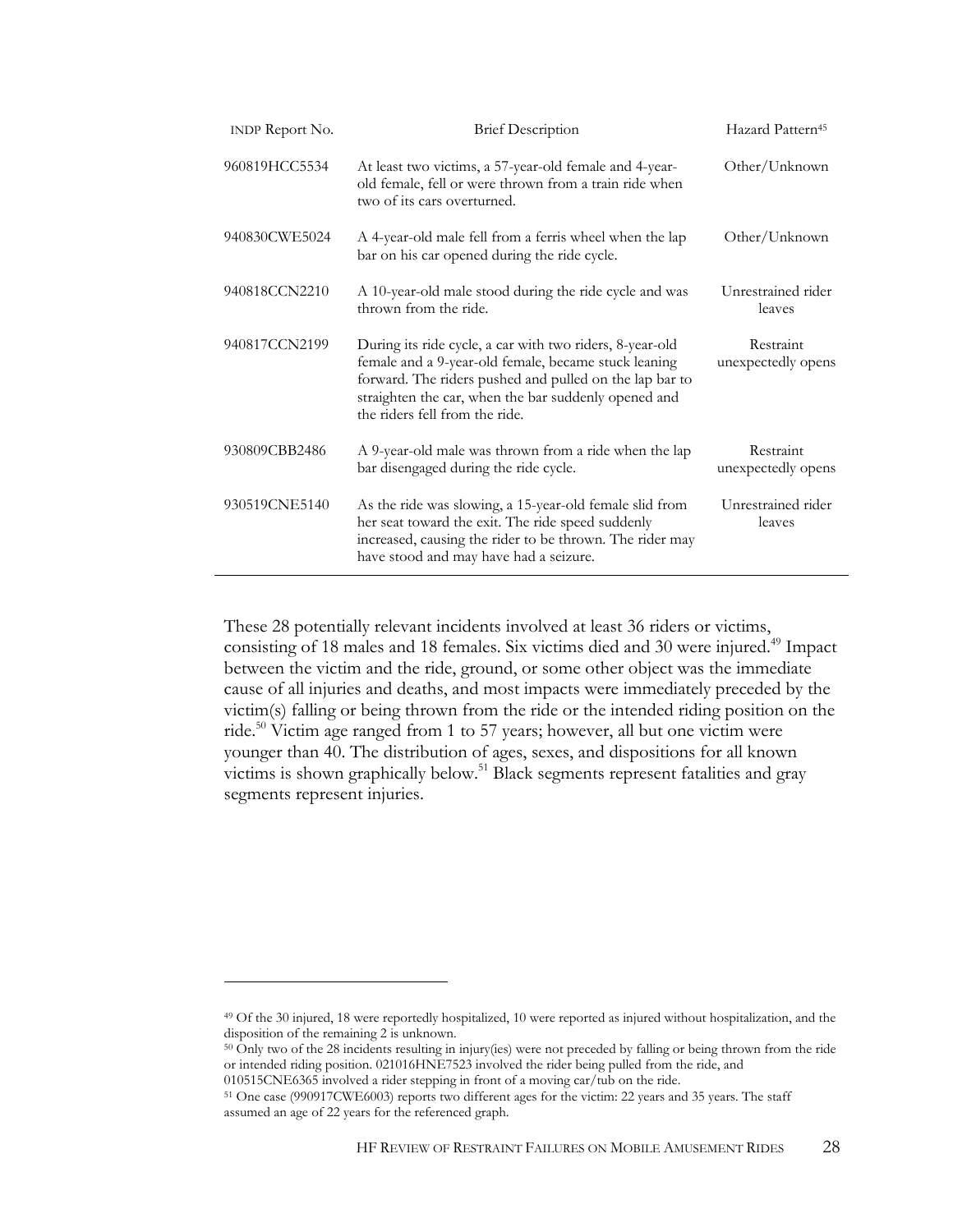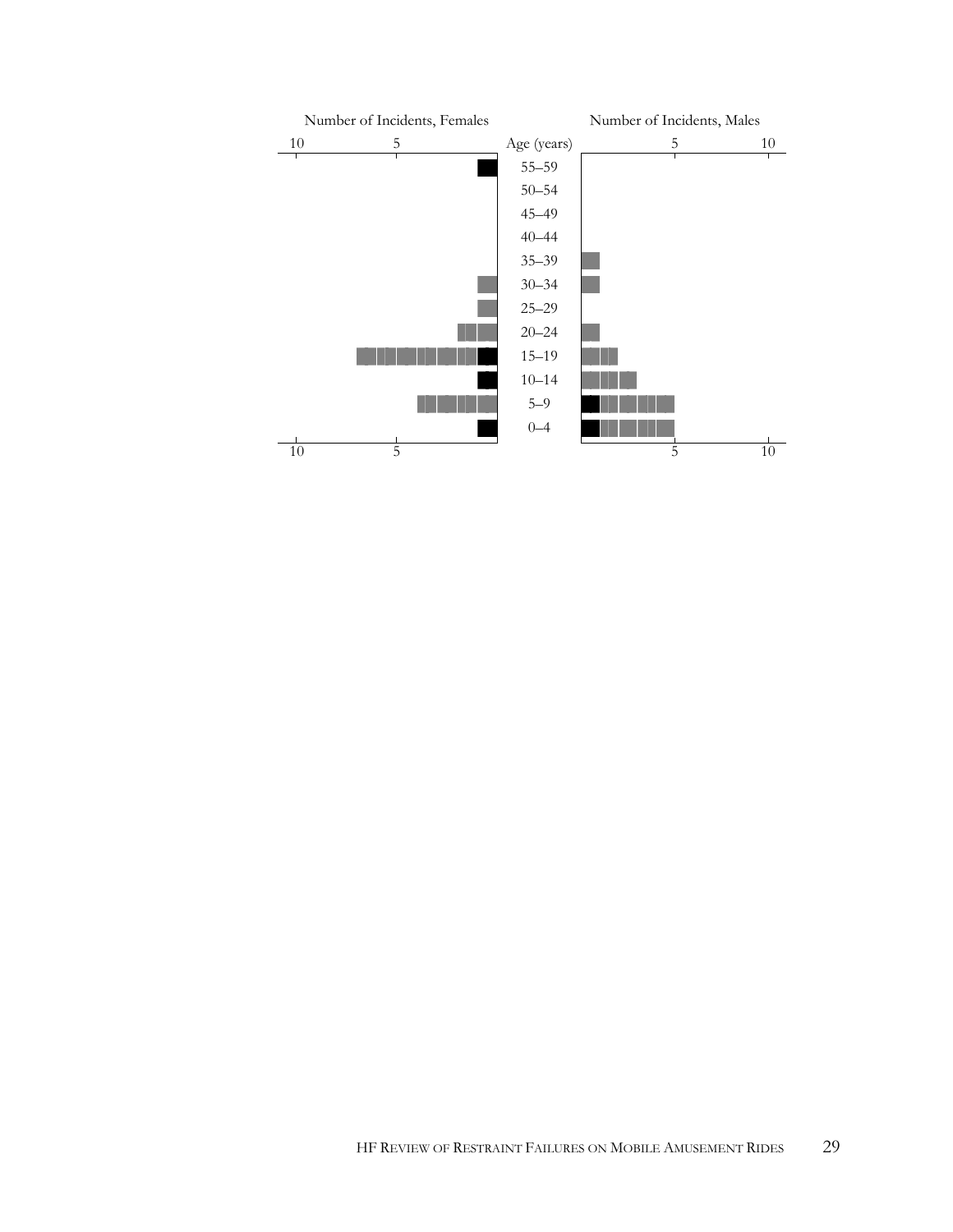# *Appendix C: Relevant State Investigations*

| Saferparks ID        | Brief Description <sup>52</sup>                                                                                                                                                                         | Hazard Pattern <sup>45</sup>          |
|----------------------|---------------------------------------------------------------------------------------------------------------------------------------------------------------------------------------------------------|---------------------------------------|
| 909412               | 9-year-old boy came out from underneath the belt while the<br>ride was upside down and fell onto the platform.                                                                                          | Other/Unknown                         |
| 909411               | 9-year-old boy was ejected from the ride when the<br>restraining belt came loose.                                                                                                                       | Restraint<br>unexpectedly opens       |
| 909409               | 8-year-old girl was ejected from the ride, landing on her face<br>and shoulder.                                                                                                                         | Rider thrown from<br>closed restraint |
| 909402               | 3-year-old girl fell out of kiddie ride and was run over by<br>following car.                                                                                                                           | Other/Unknown                         |
| 909398               | 5-year-old girl forcefully ejected from a kiddie coaster as her<br>car rounded last curve on the 1st trip of the cycle, landing<br>on her head. The girl was sitting in the 3rd car, left-hand<br>side. | Rider thrown from<br>closed restraint |
| 909395               | 4-year-old child was thrown from a kiddie coaster when the<br>ride went into the corner. Her foot caught inside the car<br>and she was dragged for a bit, finally falling on her<br>face/head.          | Other/Unknown                         |
| 909382 <sup>46</sup> | 2-year-old child came out of the ride while it was in motion<br>and fell to the ground.                                                                                                                 | Rider defeats restraint               |
| 909377 <sup>47</sup> | Child stood up in seat and fell out during start-up onto the<br>track causing the next car to run over the child.                                                                                       | Rider defeats restraint               |
| 909361               | Child was ejected from moving ride.                                                                                                                                                                     | Rider thrown from<br>closed restraint |
| 909315               | Victim unbuckled chain restraint and seat belt, then slid or<br>jumped from seat, falling to ground                                                                                                     | Rider defeats restraint               |
| 909314               | Victim came out of waist and ankle restraints, was struck by<br>spinning bar, and ejected from the ride, striking the ground.                                                                           | Restraint<br>unexpectedly opens       |
| 909312               | Tub chain broke resulting in patron ejection                                                                                                                                                            | Restraint<br>unexpectedly opens       |
| 909310               | Victim's harness was not properly secured to the ride,<br>allowing the victim to be thrown from the ride to the<br>pavement.                                                                            | Other/Unknown                         |
| 898180               | Child and a few friends were spinning the wheel of a teacup<br>ride when the child fell out.                                                                                                            | Other/Unknown                         |

<sup>52</sup> Copied verbatim from the Saferparks Ride Incident Database.